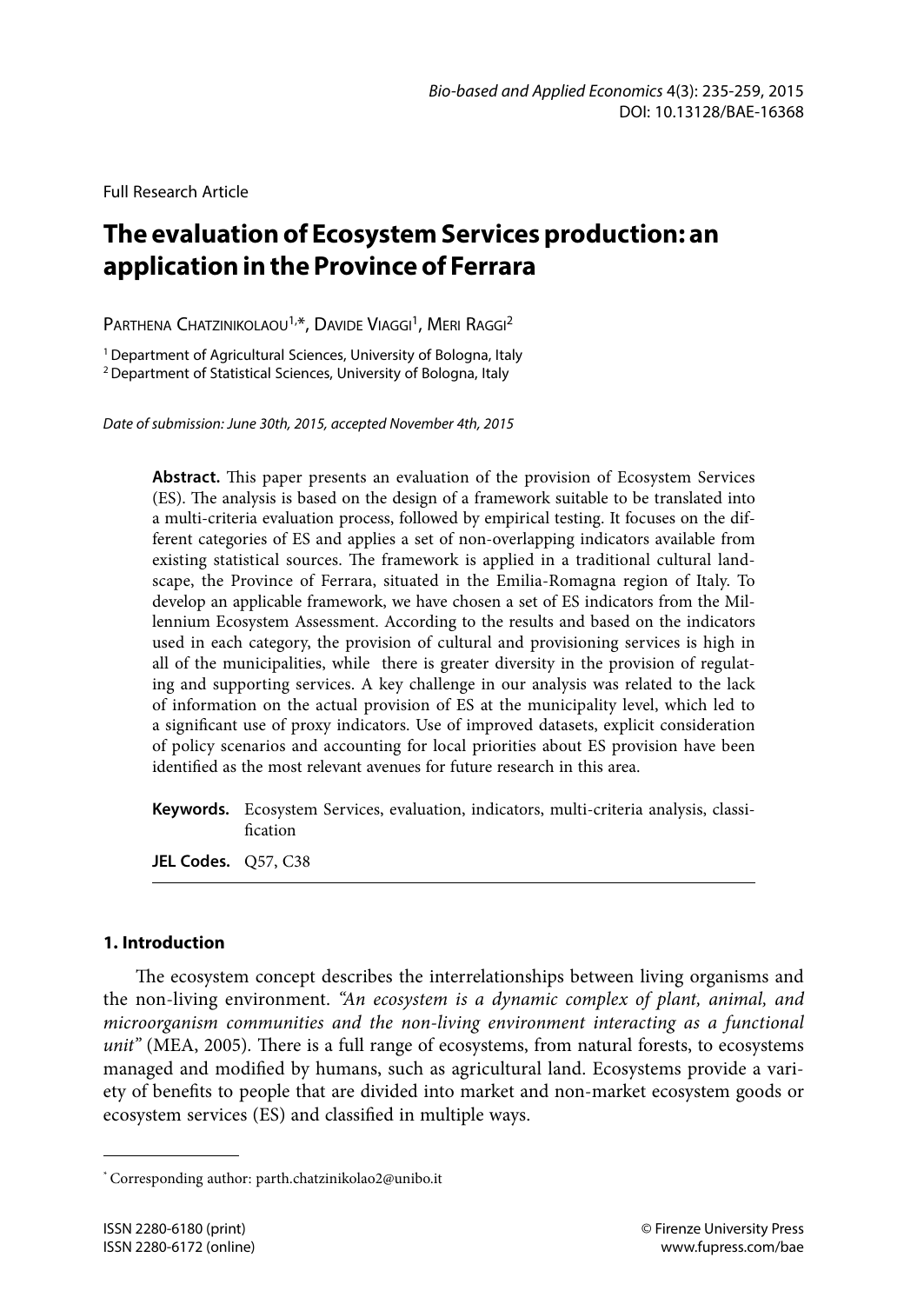The Millennium Ecosystem Assessment Framework (MEA, 2003) identified four categories of ES: (1) provisioning services, such as food and water; (2) regulating services, such as flood and disease control; (3) supporting services, such as nutrient cycling; and (4) cultural services, such as spiritual, recreational, and cultural benefits. Following the Economics of Ecosystems and Biodiversity (TEEB, 2010a), ES are the direct and indirect contributions of ecosystems to human well-beings and are also categorized into four types: provisioning, regulating, habitat and cultural services. A new classification of ES is currently under development at the international level by the Common International Classification of Ecosystem Services (CICES, 2013). According to CICES, there are three types of services: provisioning, regulation (maintenance), and cultural services.

The concept of ES is being integrated into current biodiversity policies at the global and European levels (EC, 2009; Perrings *et al.*, 2011). The EU has adopted an ambitious strategy to halt the loss of biodiversity and ES by 2020 (EC, 2010b, 2011). There are 6 main targets, and 20 actions to help Europe reach its goal. Target 2 focuses on maintaining and enhancing ES and restoring degraded ecosystems by incorporating green infrastructure into spatial planning.

Improved ways and methods for ES quantification, mapping and assessment are needed to investigate the number and quality of ES produced by individual ecosystems and to increase the ability to feed such knowledge into policy design (TEEB, 2010b). While provisioning ES can often be directly quantified thanks to the availability of primary data, for other ecosystem services the collection of such information is often impossible (Maes *et al.*, 2015). Thus, for most regulating, supporting, and cultural services, researchers must rely on proxies for their quantification. As a result, altogether, data on quantifiable ES remain limited and only a small number of indicators are being used for those that cannot be measured directly (Feld *et al.*, 2010, 2009; Layke *et al.*, 2012). Reviews of indicators used for ES are now available from the literature and contribute to developing reliable indicators for modelling, as well as for bridging current data gaps (Cowling *et al.*, 2008; Egoh *et al.*, 2012)few studies are embedded in a social process designed to ensure effective management of ecosystem services. Most research has focused only on biophysical and valuation assessments of putative services. As a mission-oriented discipline, ecosystem service research should be user-inspired and user-useful, which will require that researchers respond to stakeholder needs from the outset and collaborate with them in strategy development and implementation. Here we provide a pragmatic operational model for achieving the safeguarding of ecosystem services. The model comprises three phases: assessment, planning, and management. Outcomes of social, biophysical, and valuation assessments are used to identify opportunities and constraints for implementation. The latter then are transformed into user-friendly products to identify, with stakeholders, strategic objectives for implementation (the planning phase.

Several studies have assessed changes in land use and their connection with the provision of ES (Carreño *et al.*, 2012; Fontana *et al.*, 2013; Silvert, 2000). In many cases, their output includes environmental and land use information that are connected to landscape features, although few yield a direct assessment of changes in ES provision (Burkhard *et al.*, 2012; Swetnam *et al.*, 2011). According to de Groot *et al.* (2010), ES approaches and ES valuation efforts have changed the terms of discussion on nature conservation, natural resource management, and other areas of public policy. These efforts have strengthened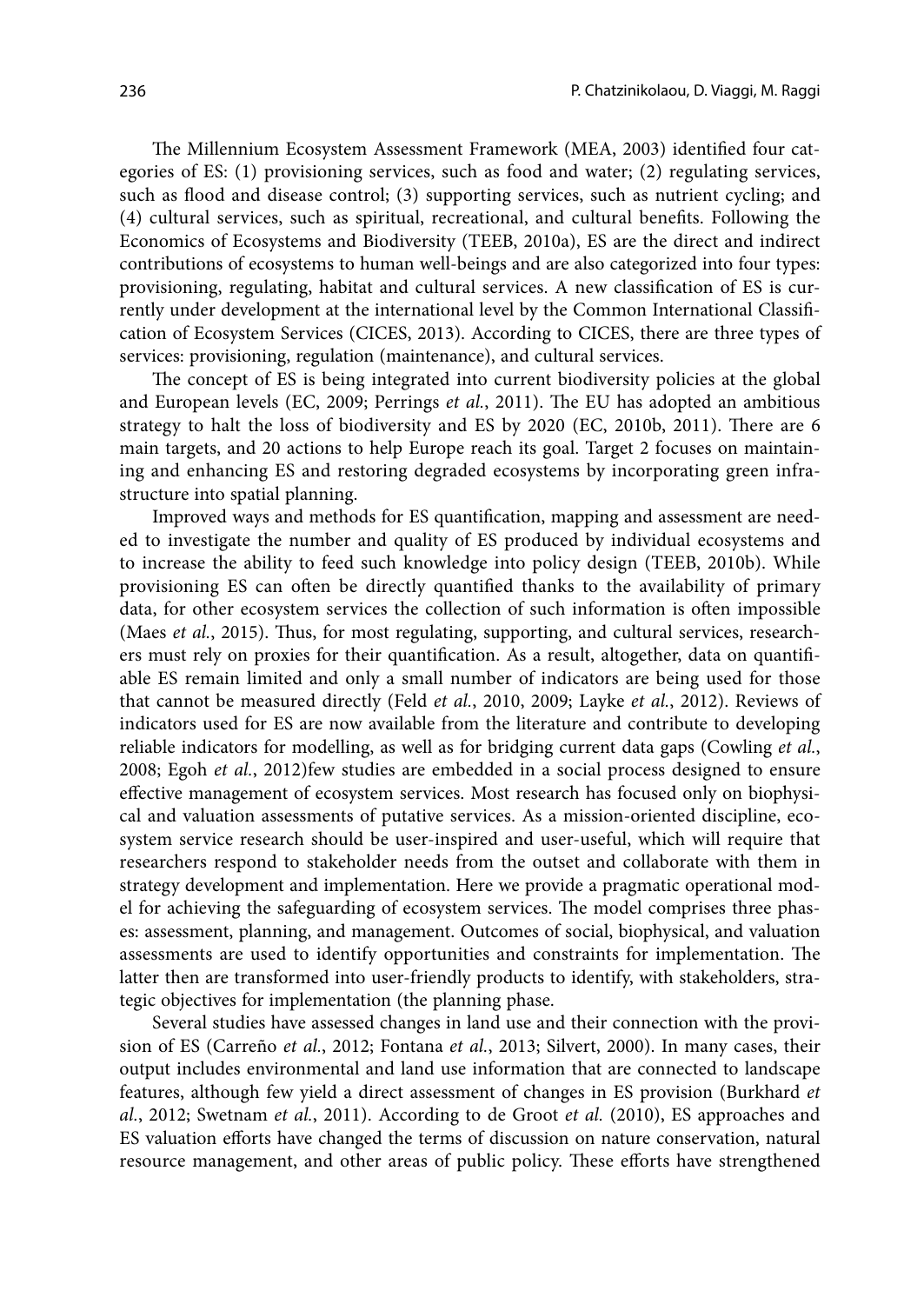both public and private sector development strategies and improved environmental outcomes (de Groot, 2006; de Groot *et al.*, 2002).

The multidimensional logic of ES seems highly consistent with approaches based on Multi-Criteria Decision Analysis (MCDA). MCDA is a general framework for supporting complex decision-making situations with multiple and often conflicting objectives. Regarding ES evaluation, MCDA methods have been applied as decision support systems that integrate economic and noneconomic values (Newton *et al.*, 2012), used as approaches for cost-benefit analysis (Wegner and Pascual, 2011), or as a methodological framework for addressing value dimensions related to ES (Mendoza and Prabhu, 2003). Oikonomou *et al.* (2011) proposed a conceptual framework that combines ecosystem function analysis, multi-criteria evaluation and social research methodologies for introducing an ecosystem function-based planning and management approach. Ananda and Herath (2009) provided a review of research contributions on forest management and planning.

The objective of this paper is to evaluate the provision of ecosystem services focusing on the different categories of ES and applying a set of non-overlapping indicators available from secondary data sources. The approach used is based on the outranking method Preference Ranking Organisation Methods for Enrichment Evaluations (PROMETHEE). To evaluate the provision of ecosystem services, we used a traditional cultural landscape, the Province of Ferrara, situated in the Emilia-Romagna region and a set of ES from the Millennium Ecosystem Assessment Framework as criteria for the evaluation. The area consists of 26 municipalities, comprising the urban centre of Ferrara and adjoining agricultural lands within the ancient and vast Po River Delta. The area is characterised by historicalcultural locations, the surrounding landscape and protected areas of natural importance.

In the present study, along with the application of PROMETHEE II, a comparison and ranking of the 26 municipalities of the province is performed, based on the selected ES indicators. Different studies have used ranking approaches as a tool to evaluate ES. At times those tools are used as part of a larger ES assessment process that can involve simultaneously identifying ES and drivers of change, as well as ranking the most important services (López-Marrero and Hermansen-Báez, 2011; Shelton, 2001). The model assumes that the criteria are equally important, i.e. they did not use any weighing approach to reflect the relative preferences of decision makers.

The structure of this paper is as follows: the following section describes the PRO-METHEE multi-criteria analysis framework; in the third section (Application), the case study and the selected ES indicators are introduced. In the fourth section, we present the results of the application of the PROMETHEE method for the evaluation of the provision of the ES in the Province of Ferrara. In the discussion sections, the key challenges as well as difficulties and limitations in our analysis are summarized, followed by a final concluding section.

## **2. Methodology**

Among the various MCDA methods and the different software applications available, we used PROMETHEE II, which applies the outranking method and provides a complete ranking of a discrete set of possible alternatives, from the best to the worst, using the concept of net flow (Brans and Mareschal, 2005; Brans and Vincke, 1985). It is well adapt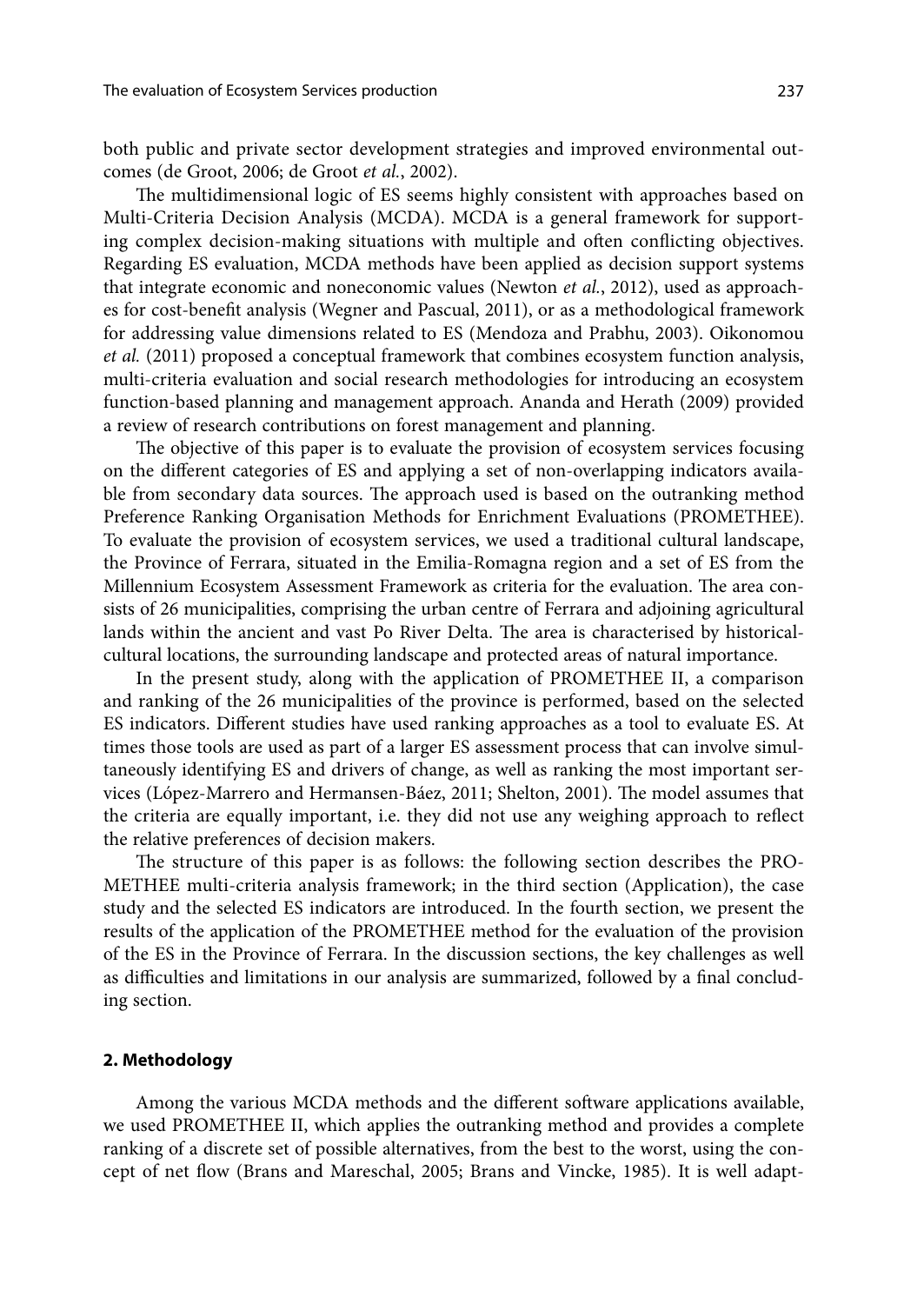ed to problems where a finite number of alternatives are to be ranked whilst considering several and sometimes-conflicting criteria (Brans *et al.*, 1998). In addition, the mathematical model is relatively easy to understand and is capable of determining preferences among multiple decisions (Vinodh and Jeya Girubha, 2012). PROMETHEE, unlike other outranking methods, does not aggregate good scores on some criteria and bad scores on others (it is non-compensatory), uses less pairwise comparisons, does not have the artificial limitation of rigid scoring systems (e.g. the use of a 9-point scale for evaluation) and allows more flexibility in the determination of the weights (Albadvi, 2007).

A considerable number of successful applications has been treated by the PROMETH-EE methodology in various fields such as banking, manpower planning, water resources, investments, medicine, chemistry, health care, tourism, and dynamic management (Andreopoulou *et al.*, 2011, 2009; Behzadian *et al.*, 2010, 2013; Olson, 2001; Olson *et al.*, 1998). Wolfslehner *et al.* (2011) based on a PROMETHEE II algorithm, calculated relative sustainability impact rating. Moreover, Madlenera *et al.* (2007) used the PROMETHEE method to compare and rank different energy scenarios according to 16 economic, social, environmental, and technological criteria.

Regarding ES evaluation and assessment, Segura *et al.* (2015) applied a PROMETH-EE-based method to obtain new composite indicators for provisioning, maintenance and 'direct to citizen services'. Fontana *et al.* (2013) have also used PROMETHEE to compare land use alternatives considering ES as criteria. Queiruga *et al.* (2008) applied PROMETHEE to rank Spanish municipalities according to their appropriateness for the installation of waste electrical and electronic equipment recycling plants. Moreover, Vaillancourt and Waaub (2004) used PROMETHEE to rank regions in order to allocate greenhouse gas emission rights. Chatzinikolaou *et al.* (2013) applied PROMETHEE for the comparison and ranking of EU rural areas based on social sustainability indicators. Hermans *et al.* (2007) used PROMETHEE to evaluate river management alternatives and elicit preferences to rank and compare individual and group preferences. PROMETHEE has also been used in environmental management for ranking and selecting environmental projects (Yan *et al.*, 2007) and environmental impact assessments for ranking waste management alternatives and air quality/emission problems (Huang and Wang, 2014).

For the implementation of the method the following procedure is recommended.

#### *2.1 Problem definition*

The procedure proposed by Brans *et al.* (1986) starts by considering the multi-criteria problem (1):

$$
Max \{f_1(a), \ldots, f_k(a)\}, a \in K\} \tag{1}
$$

where K is a finite set of actions and  $f_i$ ,  $i = 1,...k$ , are k criteria to be maximized.

- The PROMETHEE methods include two phases (Roy, 1991):
- the construction of an outranking relation on K,
- the exploitation of this relation in order to provide an answer to (1).

In the first phase, a valued outranking relation based on a generalization of the notion of criterion is considered: a preference index representing the preferences of the alterna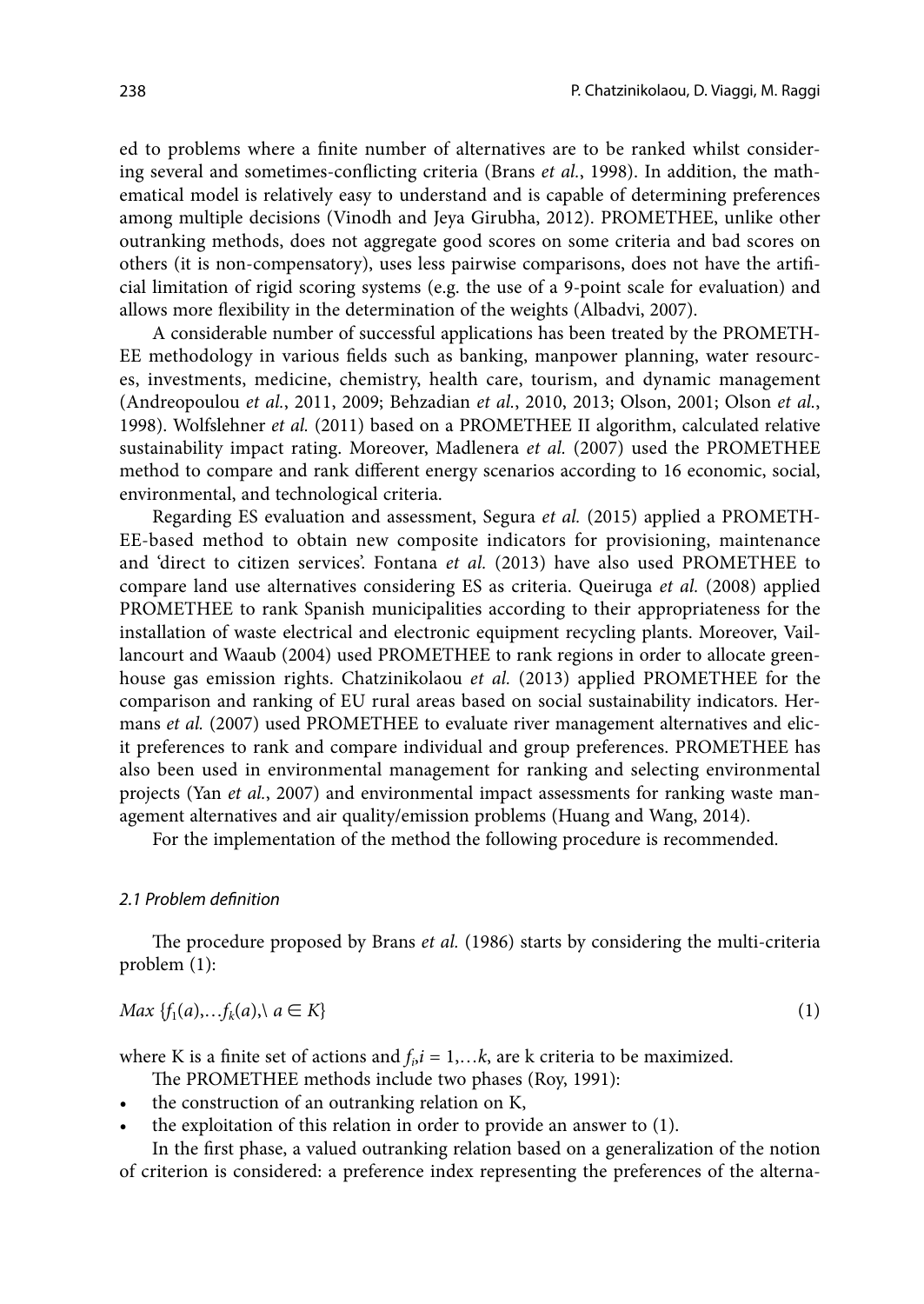tives is defined. The exploitation of the outranking relation is realised by considering a positive and a negative flow for each action.

## *2.2 Identification of alternatives*

The procedure is carried out by choosing among different elements to be examined and assessed using a set of criteria. These elements are called actions or alternatives. In the present study, the "alternatives" to be examined and evaluated are the 26 municipalities of the Province of Ferrara. In this sense, the concept of an alternative is used to identify different objects to compare rather than reciprocally excluding courses of action.

#### *2.3 Defining a set of criteria.*

The criteria represent the tools that enable alternatives to be compared from a specific point of view. The alternatives are compared pairwise under each criterion. Two alternatives a and b, can express an outright preference, a weak preference or indifference. In the present study, criteria are represented by a set of ES indicators, which are presented in the next section.

#### *2.4 Evaluation matrix*

Once the set of criteria and the alternatives have been selected, then the payoff matrix is built. This matrix tabulates, for each criterion–alternative pair, the quantitative and qualitative measures of the effect produced by that alternative with respect to that criterion.

#### *2.5 Determining the multi-criteria preference index*

The preference structure of PROMETHEE is based on pairwise comparisons. The preference index, for each pair of alternatives *a*,  $b \in K$  (where *K* is the set of alternatives) ranges between 0 and 1. The higher it is (closer to 1), the higher the strength of the preference for *a* over *b*. When the pairs of alternatives *a* and *b* are compared, the outcome of the comparison is expressed as follows:

- $P(a,b) = 0$  means indifference between *a* and *b*, or no preference of *a* over *b*;
- $P(a,b) \sim 0$  means a weak preference of *a* over *b*;
- $P(a,b) \sim 0$  means a strong preference of *a* over *b*;
- $P(a,b) = 1$  means a strict preference of *a* over *b*;

H(d) is an increasing function of the difference d between the performances of alternatives *a* and *b* on each criterion and d is the deviation between the evaluations of two alternatives on each criterion (2) (Vincke, 1992).

$$
H(d) = \begin{cases} P(a,b), d \ge 0, \\ P(b,a), d \le 0. \end{cases}
$$
 (2)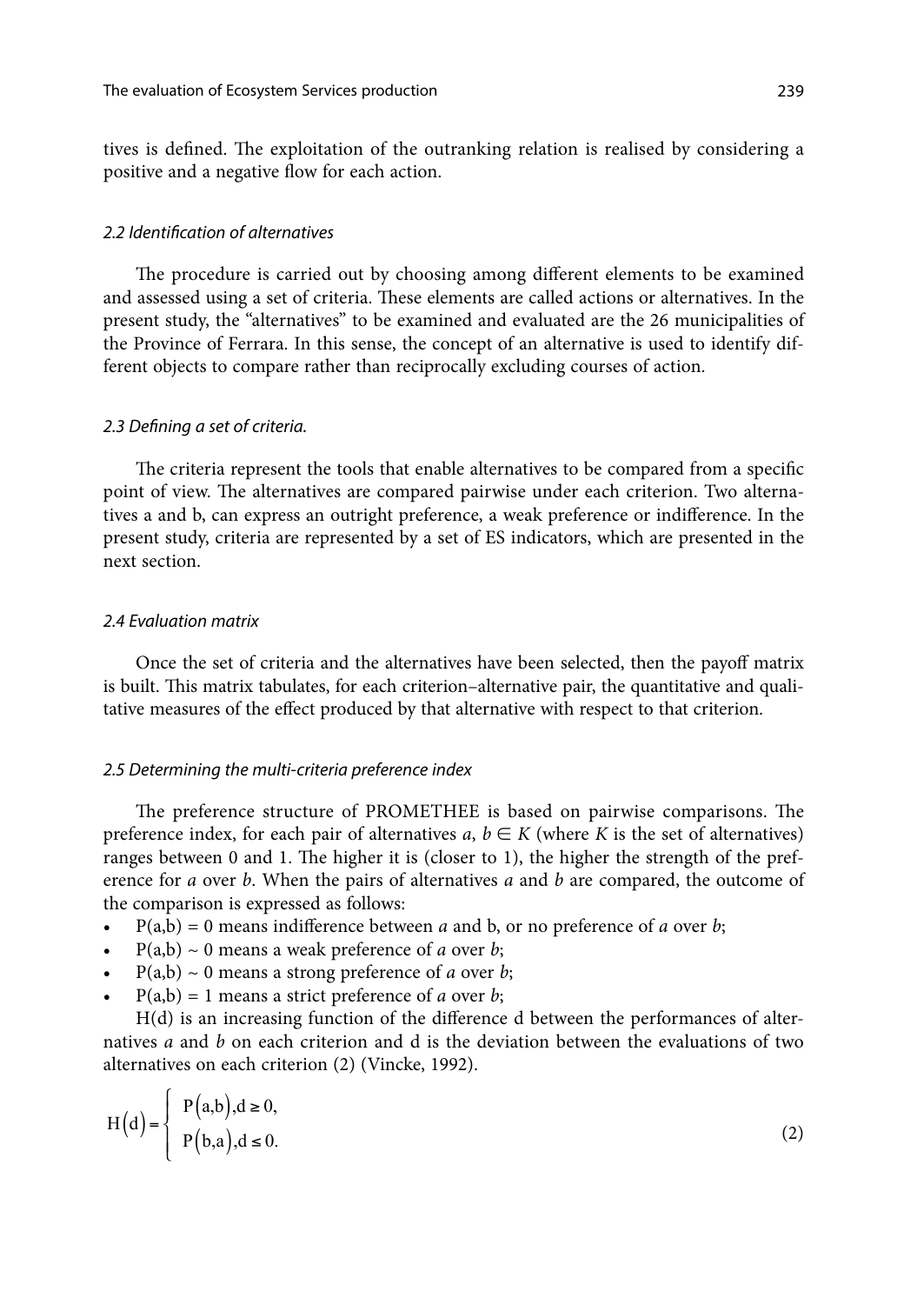### *2.6 Weighting*

Once the preference function  $P_i$  (i= 1,2,3,...n represent the criteria) is defined, the weights of each criterion must be determined. The weights  $\pi$  represent the relative importance of the criteria used, if all criteria are equally important then the value assigned to each of them will be identical (Hermans and Erickson, 2007). The multi-criteria indicator of preference  $\Pi(a,b)$  which is a weighted mean of the preference functions  $P(a,b)$  with weights  $\pi$ <sub>i</sub> for each criterion, express the superiority of the alternative a against alternative b after all of the criteria are tested. The values of *Π*(*a*,*b*) are calculated using the following equation (Brans and Mareschal, 2005) (3):

$$
\Pi(a,b) = \frac{\sum_{i=1}^{k} \pi_i P_i(a,b)}{\sum_{i=1}^{k} \pi_i}
$$
\n(3)

In the present study, the shape of the  $H(d)$  function selected is the Gaussian form (Koutroumanidis *et al.*, 2002) (4):

$$
H(d) = 1 - exp{-d^2/2\sigma}^2
$$
\n(4)

where d is the difference among the alternatives *a* and *b*  $[d = f(a) = f(b)]$  and  $\sigma$  is the standard deviation of all differences d and for each criterion. The model simulates 50 scenarios of weights and on each scenario of weights ten scenarios on the standard deviation of *s* distribution of Gauss. The ten scenarios σ oscillate from 0.25 s until 2.5 s with step 0.25 s, where *s* the standard deviation of all differences d for each criterion. The model formulates 500 different net flows for each alternative and calculate the medium value (Mareschal and Brans, 1991).

#### *2.7 Ranking the alternatives*

The traditionally non-compensatory models include some for which the preferences are aggregated by means of outranking relations. The ranking of alternatives under PRO-METHEE uses the positive flow (5), which indicates the preference of the alternative a above all others, the negative flow (6) that indicates the preference of all of the alternatives compared with the alternative a, and the net outranking flow (7), which is the balance (difference) between the positive and the negative flows.

$$
\varphi^+(a) = \sum_{b \in k} \Pi(a,b) \tag{5}
$$

$$
\varphi^{\cdot}(a) = \sum_{b \in k} \Pi(b, a) \tag{6}
$$

$$
\varphi(a) = \varphi^+(a) - \varphi^-(a) \tag{7}
$$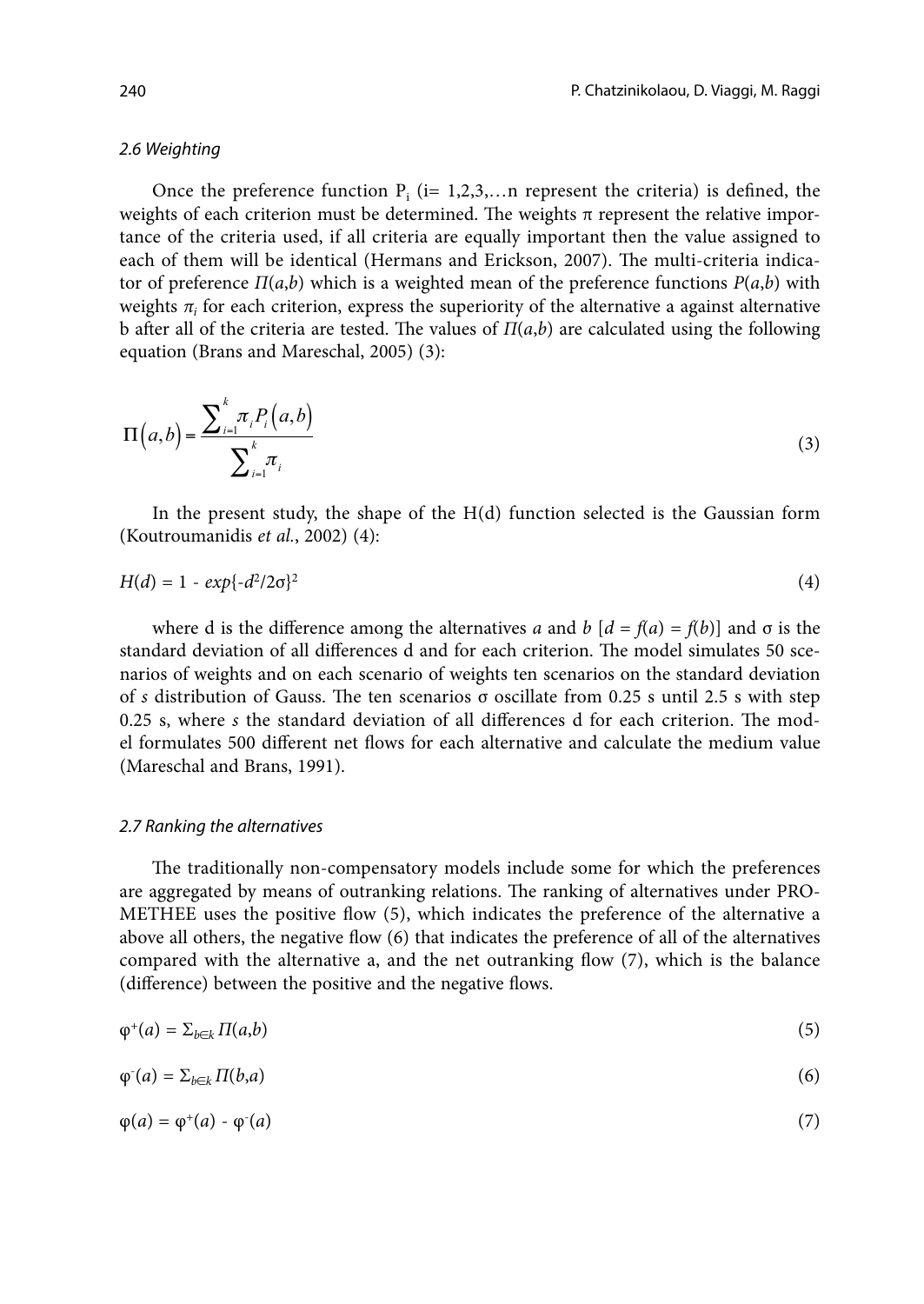#### **3. Application in the Province of Ferrara**

#### *3.1 Case study*

The study area is the Province of Ferrara, located on the eastern side of the Emilia-Romagna region. It is composed of 26 municipalities covering an area of 2,632 km2 and a total population of about 359,000 (Table 1). Extending to the Po River Delta, the province offers sceneries of rare charm and contains important Natura2000 sites: the river Po delta of the only true delta in Italy and contains a complex national wetlands system. The Natura 2000 site's important coastal habitats and water bird species are under threat from the eutrophication of the lagoon waters, due to the accumulation of underwater vegetation. The Regional Park of the Po Delta is part of a system

|                 | Table 1. Municipalities in the Prov- |  |  |
|-----------------|--------------------------------------|--|--|
| ince of Ferrara |                                      |  |  |

| Code           | Territory         | Population |
|----------------|-------------------|------------|
| X1             | Argenta           | 22,087     |
| X <sub>2</sub> | Berra             | 5,088      |
| X <sub>3</sub> | Bondeno           | 14,864     |
| X <sub>4</sub> | Cento             | 35,444     |
| X <sub>5</sub> | Codigoro          | 12,337     |
| X6             | Comacchio         | 22,428     |
| X7             | Copparo           | 16,943     |
| X8             | Ferrara           | 131,842    |
| X9             | Formignana        | 2,802      |
| X10            | Goro              | 3,879      |
| X11            | Jolanda di Savoia | 3,016      |
| X12            | Lagosanto         | 4,978      |
| X13            | Masi Torello      | 2,344      |
| X14            | Massa Fiscaglia   | 3,543      |
| X15            | Mesola            | 7,092      |
| X16            | Migliarino        | 3,670      |
| X17            | Migliaro          | 2,225      |
| X18            | Mirabello         | 3,420      |
| X19            | Ostellato         | 6,462      |
| X20            | Poggio Renatico   | 9,770      |
| X21            | Portomaggiore     | 12,190     |
| X22            | Ro                | 3,380      |
| X23            | Sant'Agostino     | 7,052      |
| X24            | Tresigallo        | 4,553      |
| X25            | Vigarano Mainarda | 7,491      |
| X26            | Voghiera          | 3,823      |

Source: ISTAT and own elaboration

of the protected areas in the region. The park is divided into six "stations" around the southern area of the Po Delta, which are characterised and differentiated by particular environmental and landscape features. All of the areas are characterised by a wonderful natural environment which have led to the development of human activities such as fishing, agriculture, tradition, culture and art. Agriculture and trade are the most important sectors in the area, followed by building and industry. The main environmentrelated activities are connected to habitat restoration and conservation, species protection habitat, management of selected critical areas and the elaboration of development plans (Marino *et al.*, 2014). The Rural Development Plan (RDP) of the Emilia-Romagna region has proposed different measures that contribute to the preservation of landscapes and focus on the delivery of ecosystem services. Specific RDP amendments include reinforced efforts contributing to water management, restructuring of the dairy sector, improved broadband internet infrastructure in rural areas, biodiversity, climate change mitigation and adaptation. Furthermore, thanks to this policy action the park is improving agriculture in a positive and sustainable manner, e.g. organic production. Since reclaimed lands have replaced the wetlands, agriculture has replaced the typical landscape elements (marshes, pine woods) with large extensions of embankments and water channels (Viaggi *et al.*, 2014).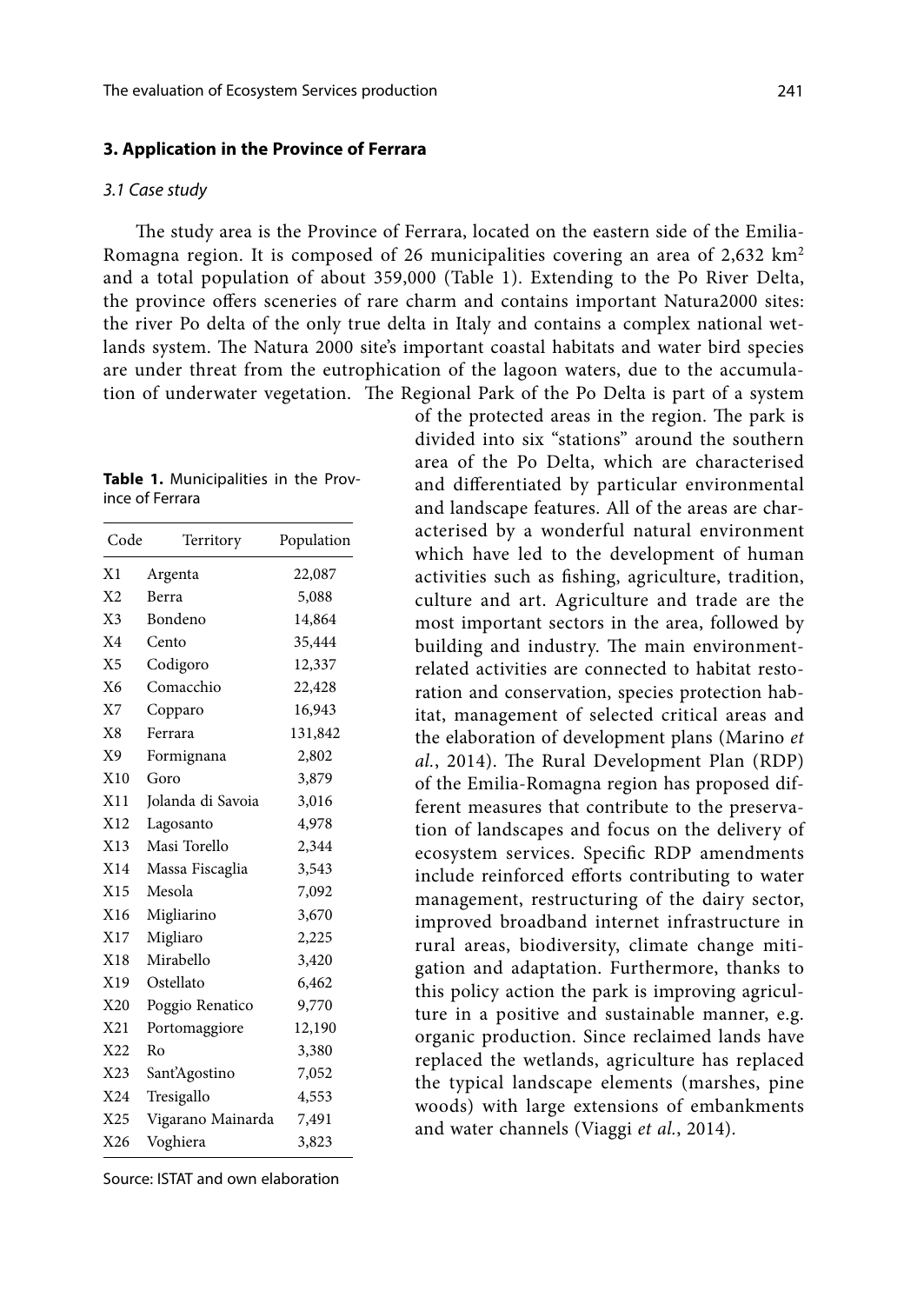Identifying consistent, quantifiable and comparable indicators supports the development of models and evaluation of ES. Determining what to measure and what method to use is directly related to the availability of data and the type of indicator. However, mainstreaming ES concepts more broadly will require information designed for policymakers, including data, decision support tools, and "indicators" – information that condenses complexity to a manageable level and informs decisions and actions (Bossel, 2002). Although global indicators provide an overview that allows for a regional or national scale analysis, in many cases there is limited information available. The demand for ecosystem services is increasing in many European countries, yet there is still a scarcity of data on values at regional scale (Gatto *et al.*, 2013). As a result, proxy indicators are often used as surrogates. Proxy methods are especially used for cultural services, as these services are difficult to directly measure and model. Yet there are limitations to their use. Several reviews have tried to assess and summarize the use of indicators to provide information (Feld *et al.*, 2009; Layke *et al.*, 2012; van Zanten *et al.*, 2014). Moreover, Egoh *et. al.* (2007) provided an extensive literature review of studies, excluding sub-global assessments, and identifying ES indicators.

The selected ES indicators in the present study are those that are considered to give sufficient information on the benefits that people derive from an ecosystem (de Groot *et al.*, 2012) among those available in the regional databases (i.e. publicly available for the entire Emilia-Romagna region). This was partly done on purpose to assess the usability of secondary data to assess the provision of ES at the municipality level. The data obtained from statistics usable as proxies of ES provision in the area were provided by the National Institute of Statistics (ISTAT), other statistical databases (EUROSTAT; FAOSTAT) and regional sources (E-R; PR Ferrara). Provisioning and cultural services have the greatest number of indicators compared to other services. Land cover proved to be an important indicator for all four categories of services. Land cover data typically contains land use, such as agricultural land, vegetation types, and forest. The selected ES indicators are presented in Table 2, divided according the different categories of ES. (See Appendix for more detailed information).

## *3.3 Provisioning services*

Among the studies that evaluate provisioning services, food provision receives the most attention. Indicators used for food production include agricultural production (potential) measured in hectares of land, livestock numbers or vegetation suitability for fodder production and grain yield (Fezzi *et al.*, 2014; Palacios-Agundez *et al.*, 2015; Pohle *et al.*, 2013). Other provisioning services directly linked to human well-beings are crop production, capture fisheries, and livestock production (Pohle *et al.*, 2013). In the present study, the number of agricultural holdings, the utilised agricultural area and the area of arable land have also been used as indicators to measure food provision. Regarding raw materials, the indicator used is the wooded area. Another service is water provision. It is important to note that water provision or supply is not the same as water regulation. The latter is the process through which clean water becomes available, whilst water provision or supply is water that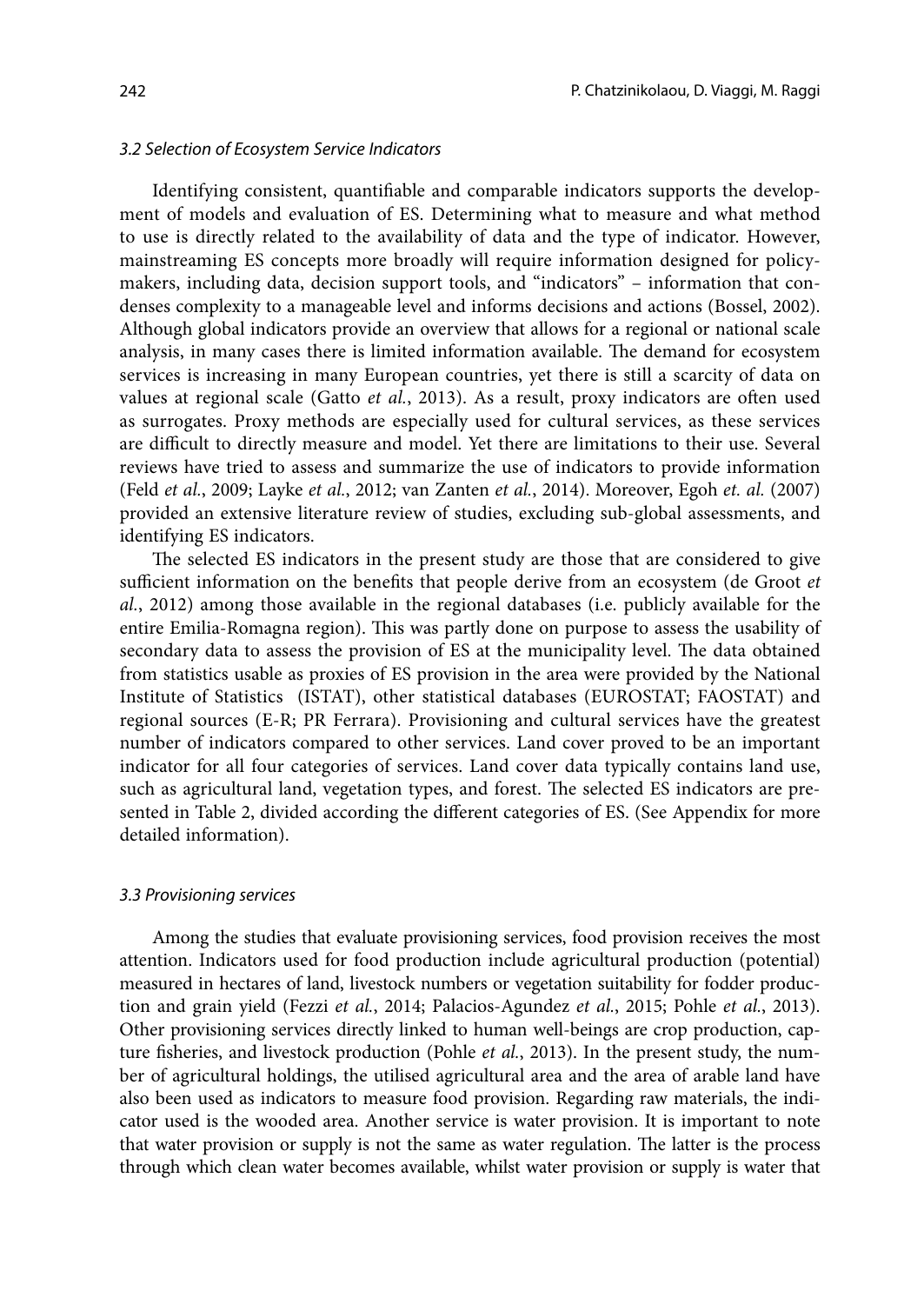| Ecosystem<br>Service | Ecosystem Service           |      | Ecosystem Service Indicators                                                                                                                                                                                |                   |
|----------------------|-----------------------------|------|-------------------------------------------------------------------------------------------------------------------------------------------------------------------------------------------------------------|-------------------|
| category<br>(MEA)    | group                       | Code | Indicator                                                                                                                                                                                                   | Source            |
|                      | Provisioning Food provision |      | K1 Number of agricultural holdings                                                                                                                                                                          | Eurostat -2012    |
|                      | Food provision              | K2   | Utilised agricultural area                                                                                                                                                                                  | Eurostat-2012     |
|                      | Food provision              |      | K3 Arable land                                                                                                                                                                                              | Faostat -2010     |
|                      | Water provision             |      | K4 Irrigated area                                                                                                                                                                                           | <b>Istat-2010</b> |
|                      | Water provision             |      | K5 Irrigated area - surface water (natural and<br>artificial basins, lakes, rivers or waterflows)                                                                                                           | $Istat-2010$      |
|                      | Water provision             |      | K6 Irrigated area - underground water                                                                                                                                                                       | <b>Istat-2010</b> |
|                      | Raw materials               |      | K7 Wooded area                                                                                                                                                                                              | <b>Istat-2010</b> |
| Regulating           | Regulation of Water         |      | K8 Volume of irrigation water                                                                                                                                                                               | $Istat-2010$      |
|                      | Regulation of Water         |      | K9 Volume of irrigation water - surface water<br>(natural and artificial basins, lakes, rivers or<br>water flows)                                                                                           | $Istat-2010$      |
|                      | Regulation of Water         |      | K10 Aqueduct, irrigation and restoration<br>consortiums                                                                                                                                                     | $Istat-2010$      |
| Supporting           | <b>Biological Control</b>   |      | K11 Organic agricultural area                                                                                                                                                                               | $Istat-2010$      |
|                      | <b>Production Quality</b>   |      | K12 Agricultural area of PDO and/or PGI farms                                                                                                                                                               | <b>Istat-2010</b> |
| Cultural             | Recreation and<br>tourism   |      | K13 Visitors Arrivals                                                                                                                                                                                       | PR Ferrara -2010  |
|                      | Recreation and<br>tourism   |      | K14 Italian visitors, Arrivals                                                                                                                                                                              | PR Ferrara -2010  |
|                      | Recreation and<br>tourism   |      | K15 Foreign visitors, Arrivals                                                                                                                                                                              | PR Ferrara -2010  |
|                      | Aesthetic enjoyment         |      | K <sub>16</sub> Collective accommodation establishments                                                                                                                                                     | $E-R - 2010$      |
|                      | Aesthetic enjoyment         |      | K17 Hotels and similar establishments                                                                                                                                                                       | $E-R - 2010$      |
|                      | Aesthetic enjoyment         |      | K18 Holiday and other short-stay accommodation, E-R -2010<br>camping grounds, recreational vehicle parks<br>and trailer parks                                                                               |                   |
|                      | Recreation and<br>tourism   |      | K19 Number of active enterprises (total)                                                                                                                                                                    | $E-R - 2010$      |
|                      | Recreation and<br>tourism   |      | K20 Number of active enterprises in agriculture<br>(crop and animal production, support<br>activities to agriculture and post-harvest crop<br>activities, forestry and logging, fishing and<br>aquaculture) | $E-R - 2010$      |
|                      | Recreation and<br>tourism   |      | K21 Number of active enterprises in<br>accommodation and food services activities                                                                                                                           | $E-R - 2010$      |
|                      | Recreation and<br>tourism   |      | K22 Number of farms with other gainful activities<br>(agritourism, recreational and social<br>activities, initial processing of agricultural<br>products, renewable energy production, wood<br>processing)  | $E-R - 2010$      |

**Table 2.** Selected Ecosystem Services Indicators

Source: ΜΕΑ and own elaboration.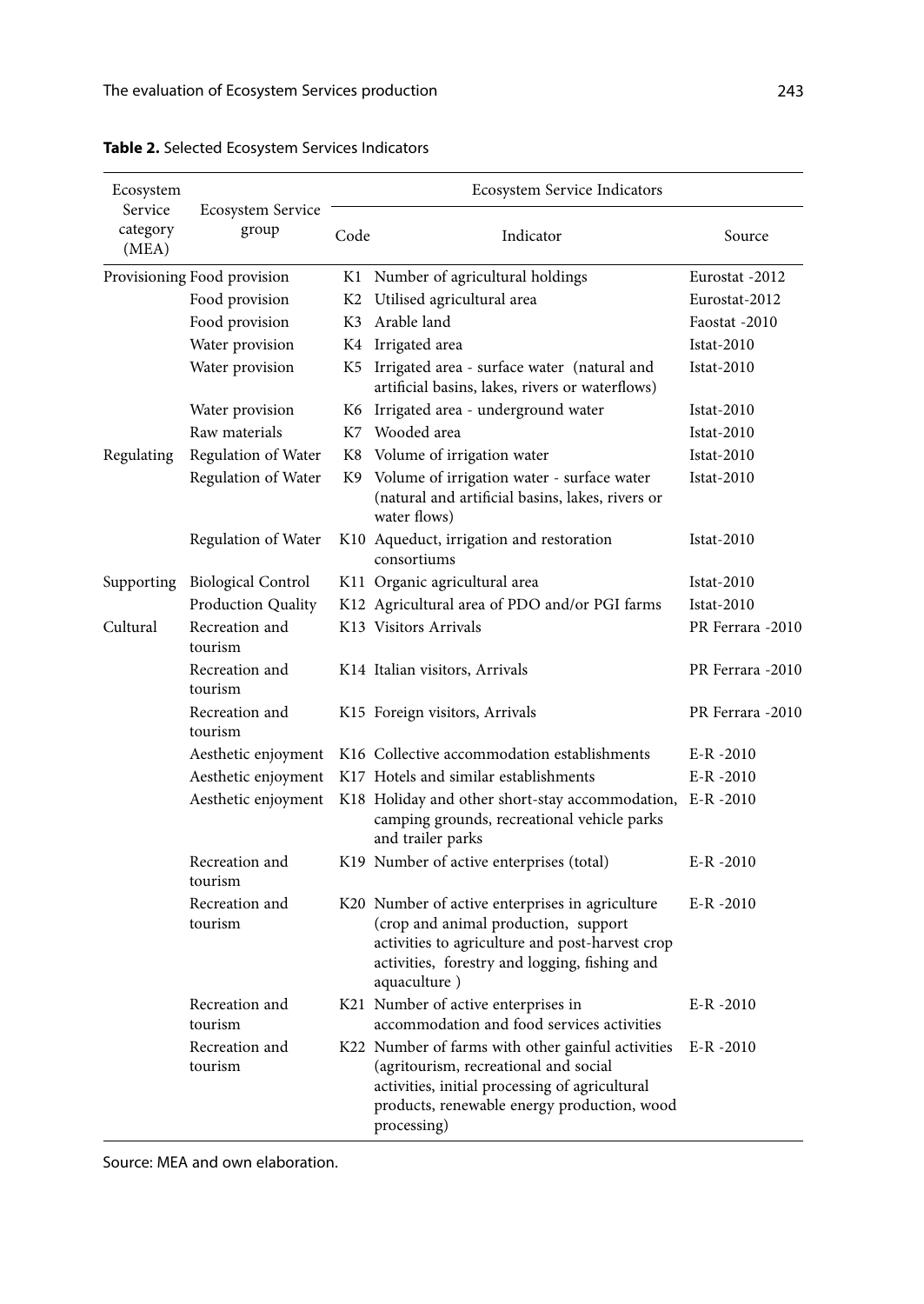is already available for use. A number of previous ecosystem service studies have used water production, i.e. the volume of water produced by area, as an ES or as a surrogate for an ES. Water provision is measured through different indicators that include surface or ground water availability (Fan and Shibata, 2014; Karabulut *et al.*, 2015). In the present study, the indicators for water provision are related to the irrigated area, by distinguishing surface water use (natural, artificial basins, lakes, rivers or waterflows) from underground water.

### *3.4 Regulating services*

Generally, there is a lower number of indicators for regulating services as they are not directly consumed or physically perceived by people. The majority of studies that evaluate regulating services has evaluated in particular climate and water regulation (Larondelle *et al.*, 2014; Pan *et al.*, 2014). Climate regulation services mainly relate to the regulation of greenhouse gases; therefore, the indicators for climate regulation included carbon storage, carbon sequestration, and greenhouse gas regulation. Another common regulating service that is mapped is water flow regulation (Simonit and Perrings, 2011; Stürck *et al.*, 2015). Indicators used for mapping water flow regulation are nutrient retention and land cover (Boyanova *et al.*, 2014; Schmalz *et al.*, 2015). The total benefit to people from water supply is a function of both the quantity and quality. However, due to the lack of suitable municipality scale data on water quality for quantifying the service, proxies are used as an estimation of the benefit (Egoh *et al.*, 2008; Müller and Burkhard, 2012). In the present study, the indicators used for water regulation are: a) the volume of irrigation water- surface water (natural and artificial basins, lakes, rivers or waterflows); and b) underground, aqueduct, irrigation and restoration consortiums.

#### *3.5 Supporting services*

This category of ES, according to the conceptual framework of the Common International Classification of Ecosystem Services (CICES), is categorized under regulating and maintenance services. The few indicators that have been identified relate to species and habitat. The comparatively lower numbers of indicators for supporting services could be attributed to the lack of information available on these services (Barbier, 2007, 2013). The identification of indicators for services such as life cycle maintenance and maintenance of genetic diversity are rather generic and it is hence difficult to find suitable indicators (Balvanera *et al.*, 2006; Swinton *et al.*, 2007). The most common examples include indicators for primary production, production quality and controls and nutrient cycling (Benayas *et al.*, 2009; Crafford and Hassan, 2013). In the present study, the indicator used for biological control is the organic agricultural area and the area of protected designation of origin (PDO farms) and the area of protected geographical indications (PGI farms) are applied for production quality.

## *3.6 Cultural services*

Cultural services are non-material benefits that include recreation, spiritual and aesthetic value. Identifying an indicator that represents these challenges, and that is spatially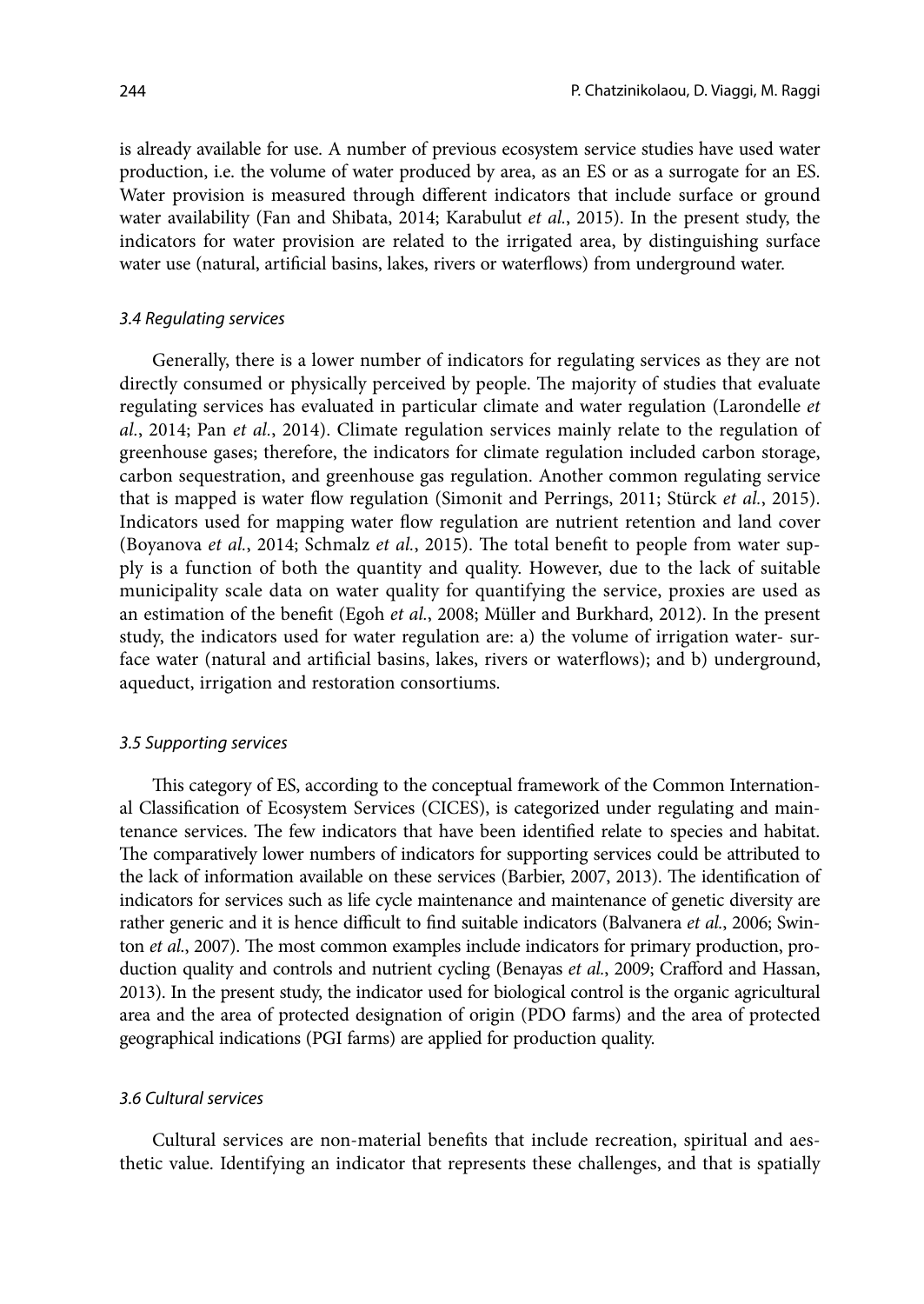represented, is fundamental for the measurement of the capacity of ecosystems to generate human benefits. Schaich *et al.* (2010) proposed an alternative approach to fill the knowledge gaps in cultural services that links ES research with cultural landscape research. This approach is based on the development of a well-being index based on indicators and metrics derived from existing measures of well-being. Groups of indicators described by suites of metrics are commonly aggregated to evaluate components of well-being. These indicators represent social cohesion, education, health, leisure time, safety and security (Guhn *et al.*, 2012; Huntington, 2000). The majority of these indicators describe the quantity and quality of ecosystems, economic drivers, and social inputs. However, these types of measures are not directly used in quantifying the delivery of ES. The individual indicators are usually used to develop composite measures and are based on quantitative values, such as generally recognised qualitative assessments (Smith *et al.*, 2013). The most common indicators for cultural services include recreation and ecotourism, which can be directly measured through a number count of visitors (Milcu *et al.*, 2013). Visitor information can also be obtained from national statistics or from park inventories. In the present study, we used the number of foreign or Italian visitors. Indicators used for recreational activities vary among studies, from accommodation suitability and summer cottages, deer hunting and fishing to natural areas and forested area for recreational purposes (Naidoo *et al.*, 2011). Indicators include scenic sites, water bodies or forests as well as visitor numbers and accessibility to natural areas. In the present study, with respect to recreational activities, we used the active enterprises in agriculture, the active enterprises in accommodation and food service activities and the farms with other gainful activities, such as agritourism, recreational and social activities. Although these indicators are relatively easy to quantify, indicators for aesthetic and spiritual activities are still in the early stages of development and those that exist are difficult to quantify and compare between countries or regions (Eagles, 2002). In addition, in the present study, we used the collective accommodation establishments, hotels and similar establishments, holiday and other short-stay accommodations, campgrounds, recreational vehicle parks and trailer parks as proxy indicators for aesthetic services.

## *3.7 Application of PROMETHEE II*

The initial stage is the evaluation matrix, which presents the performance of each alternative in relation to each criterion. In our analysis, the alternatives are the 26 municipalities of the Province of Ferrara (X1-X26, Table 1) and the criteria are the 22 ES indicators (K1-K22, Table 2). The performance of each alternative in relation to each criterion is presented in Table A1 and the evaluation matrix is presented in Table A2 (See Appendix). Using the data contained in the evaluation matrix, the alternatives are compared pairwise with respect to each criterion.

The second stage involves the exploration of the outranking relation. The results are expressed by the preference functions, which are calculated for each pair of options. In the present study, the model assumes that the criteria are equally important and simulates different scenarios for weighing accordingly.

In the final stage, two alternatives (*a*,*b*) are compared with each other and each one is assigned two values of flows. The positive flow expresses the total superiority of the alternative against all of the other alternatives for all of the criteria. The negative flow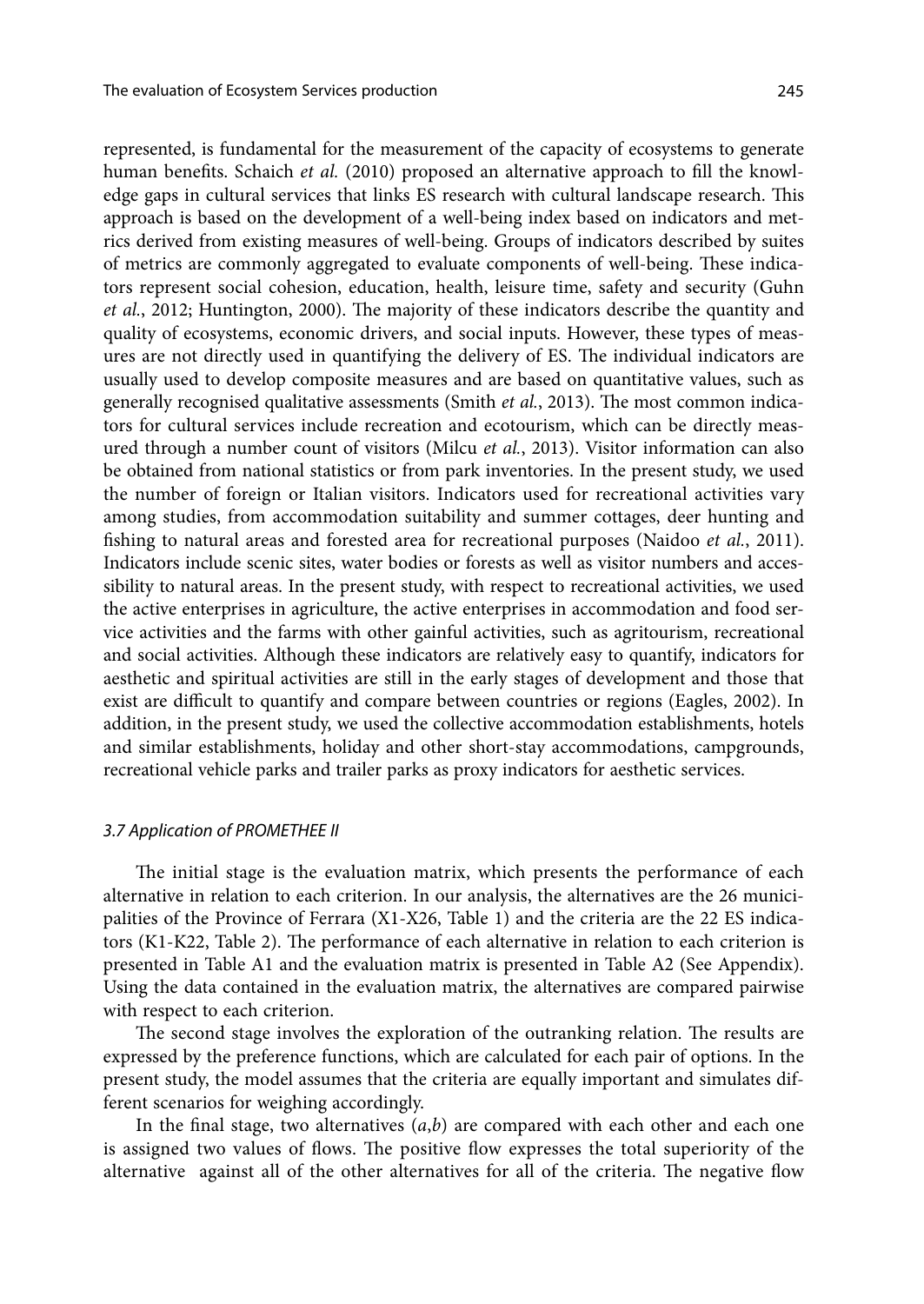expresses the total superiority of all of the other alternatives against alternative for all of the criteria.  $\Phi(x)$  the net flow of each alternative (the difference between the positive and the negative flow) and is used to obtain the final evaluation.

## **4. Results**

Table 3 presents the evaluation of the study areas, as obtained from the net flows. According to the value of the net flow, the 26 municipalities are divided into 5 groups. The first group of municipalities, characterised by high positive net flows, consists of: Comacchio, Goro, Argenta and Jolanda di Savoia, all located in the western area of the province. Comacchio and Argenta have the highest values in the indicators that represent cultural services, such as foreign visitors, hotels and similar establishments, the

**Table 3.** Classification of the 26 municipalities

|                | Municipality      | Net Flow $(\Phi)$ |
|----------------|-------------------|-------------------|
| 1              | Comacchio         | 2,888194373       |
| 2              | Goro              | 2,543589598       |
| 3              | Argenta           | 1,997682356       |
| $\overline{4}$ | Jolanda di Savoia | 1,190854183       |
| 5              | Migliaro          | 0,720865791       |
| 6              | Codigoro          | 0,709070084       |
| 7              | Vigarano Mainarda | 0,694387495       |
| 8              | Bondeno           | 0,614876652       |
| 9              | Massa Fiscaglia   | 0,402104543       |
| 10             | Portomaggiore     | 0,257389617       |
| 11             | Mesola            | 0,194863948       |
| 12             | Poggio Renatico   | 0,146803521       |
| 13             | Cento             | 0,008314139       |
| 14             | Ro                | $-0,14634547$     |
| 15             | Sant'Agostino     | $-0,21655112$     |
| 16             | Migliarino        | $-0,27198083$     |
| 17             | Ostellato         | $-0,28124392$     |
| 18             | Lagosanto         | $-0,30769265$     |
| 19             | Mirabello         | $-0,68414923$     |
| 20             | Masi Torello      | $-1,00385534$     |
| 21             | Ferrara           | $-1,14179801$     |
| 22             | Voghiera          | $-1,26554807$     |
| 23             | Formignana        | $-1,32908587$     |
| 24             | Copparo           | -1,34379219       |
| 25             | Tresigallo        | -2,09068952       |
| 26             | Berra             | $-2,28626409$     |

Source: own elaboration

modation and food service activities and the number of farms with other gainful recreational activities. Goro has the highest rate in the number of active enterprises in agriculture (crop and animal production, support activities to agriculture) and the highest number of farms with other gainful agricultural activities. Moreover, Jolanda di Savoia has the highest rate in the agriculture area of PDO and/o PGI farms. These features are indeed connected to key features of the area. Since a large part of the territory is within the Po Delta Park, it contains important Natura2000 sites. Visits to the area increase considerably during the summer months. During this period, demand for beaches, areas of high naturalistic value and historical sites has resulted in the development of receptive structures, such as rental houses, hotels, camping areas, beaches with restaurants, etc. Summer tourism is also an important market for horticultural farms (most of which are close to the seaside).

number of active enterprises providing accom-

The second group of municipalities, with a positive but lower net flow, are Migliaro, Codigoro, Vigarano Mainarda and Bondeno. Migliaro and Codigoro, located in the western area of the province, have high rates in the indicators that represent cultural services, such as Italian visitors, holiday and short-stay accommodation, camping grounds, recreational vehicle parks and trailer parks. Migliaro also has the highest rate in organic agricultural area. Moreover, Bondeno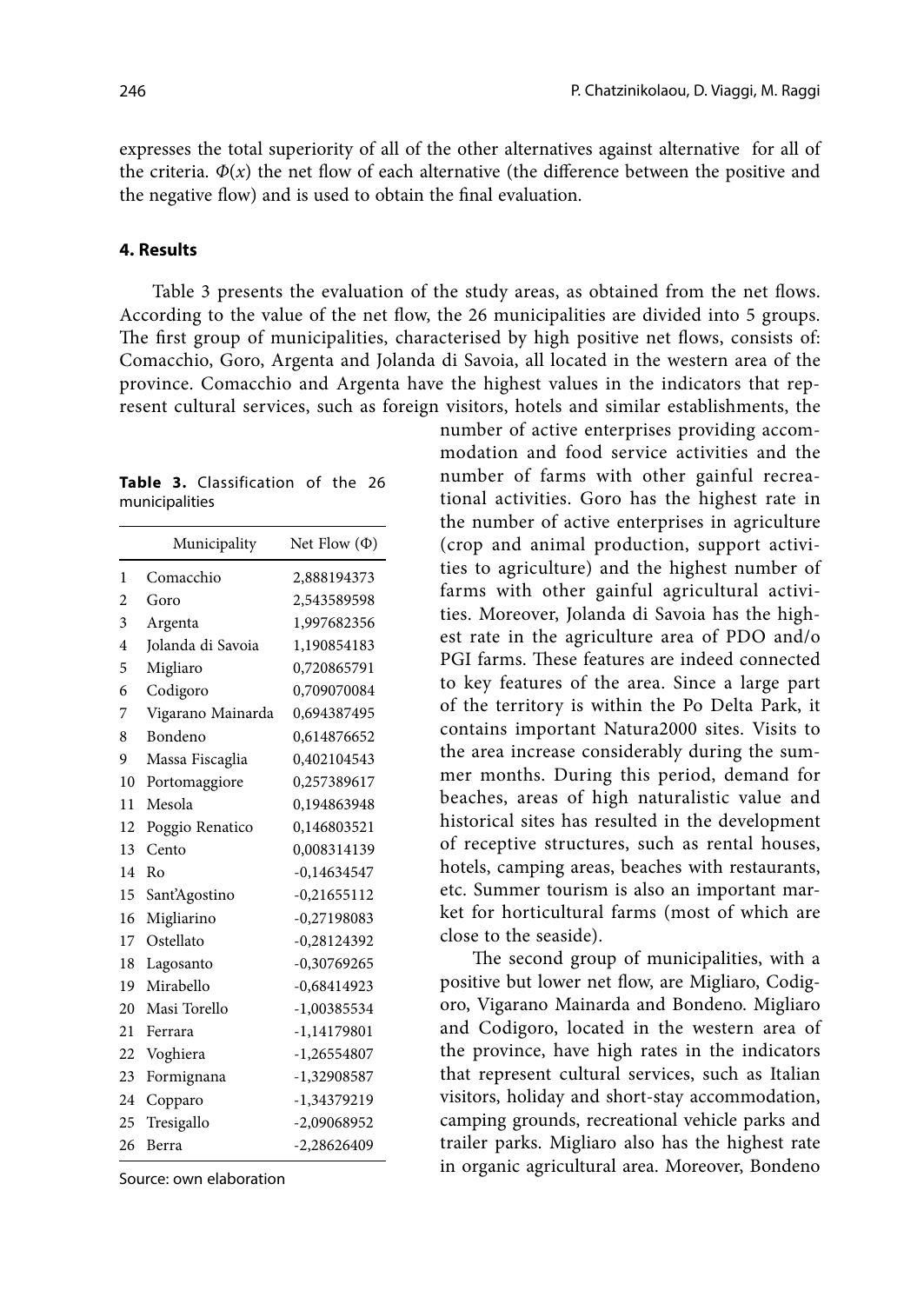and Vigarano Mainarda, located in the eastern area of the province, have the highest rate in the irrigated area from natural and artificial basins.

The third group, with positive net flows around 0, consists of Massa Fiscaglia, Portomaggiore, Mesola, Poggio Renatico and Cento. Small negative flows around 0 distinguish the fourth group including Ro, Sant'Agostino, Migliarino, Ostellato Lagosanto, and Mirabello. These groups of municipalities are in the middle of this evaluation, since the rates are neither extremely high nor particularly low. Municipalities with negative net flows have low rates in more than one ecosystem system indicator, like agricultural farms with other gainful activities such as agritourism, recreational and social activities, initial processing of agricultural products or renewable energy production and the agricultural area of PDO and/or PGI farms. These results are connected to key features of the area, since the main recreational activities in the area are related to habitat restoration and conservation and species protection habitat (especially birds) while other agricultural activities are seen negatively, mainly because of the negative effect on water quality.

The fifth and last group of municipalities, located in the central area of the province, (Masi Torello, Ferrara, Voghiera, Formignana, Copparo, Tresigallo and Berra) has negative net flows below -1. Berra has no organic agricultural area, hotels or similar accommodation services. Tresigallo has no wooded area. Formignana has no hotels or similar establishments. Other indicators with low rates are agricultural farms with other gainful activities such as agritourism, recreational and social activities, initial processing of agricultural products or renewable energy production and the agricultural area of PDO and/or PGI farms. There is the potential to modify/improve the landscape through different projects. For example, some such initiatives include: the evaluation of the economic impact of climate change on agriculture, conservation of natural areas, valorisation of local products, restoration of ecological areas as tourist attractions, restoration of forested areas, and the greening of farms to restore the traditional landscape).

## **5. Discussion**

Due to its explorative nature, this study is subject to several weaknesses and a number of options for improvement. The main issue concerns the number of gaps in the ES metrics and indicators available at the regional level, with respect to the number and quality of indicators needed to reflect the ES approach in a comprehensive way. The most important challenge in our analysis was, accordingly, the lack of information with respect to the provision of ES at the regional level. The indicators available for most ES are not fully satisfactory in their ability to evaluate the quality and quantity of benefits provided. The number of ES indicators in each category varies significantly due to the different data availability and reliability. This prevented us from achieving a thorough understanding of the behaviour of individual services. In addition, due to data paucity, it was not possible to consider the interactions between specific services.

Another limitation in the application of PROMETHEE is that it did not use any weighing approach to reflect the relative preferences of potential decision makers or society. According to Macharis *et al.* (2004), the model assumed that the criteria were equally important and simulated different scenarios for appropriate weighing.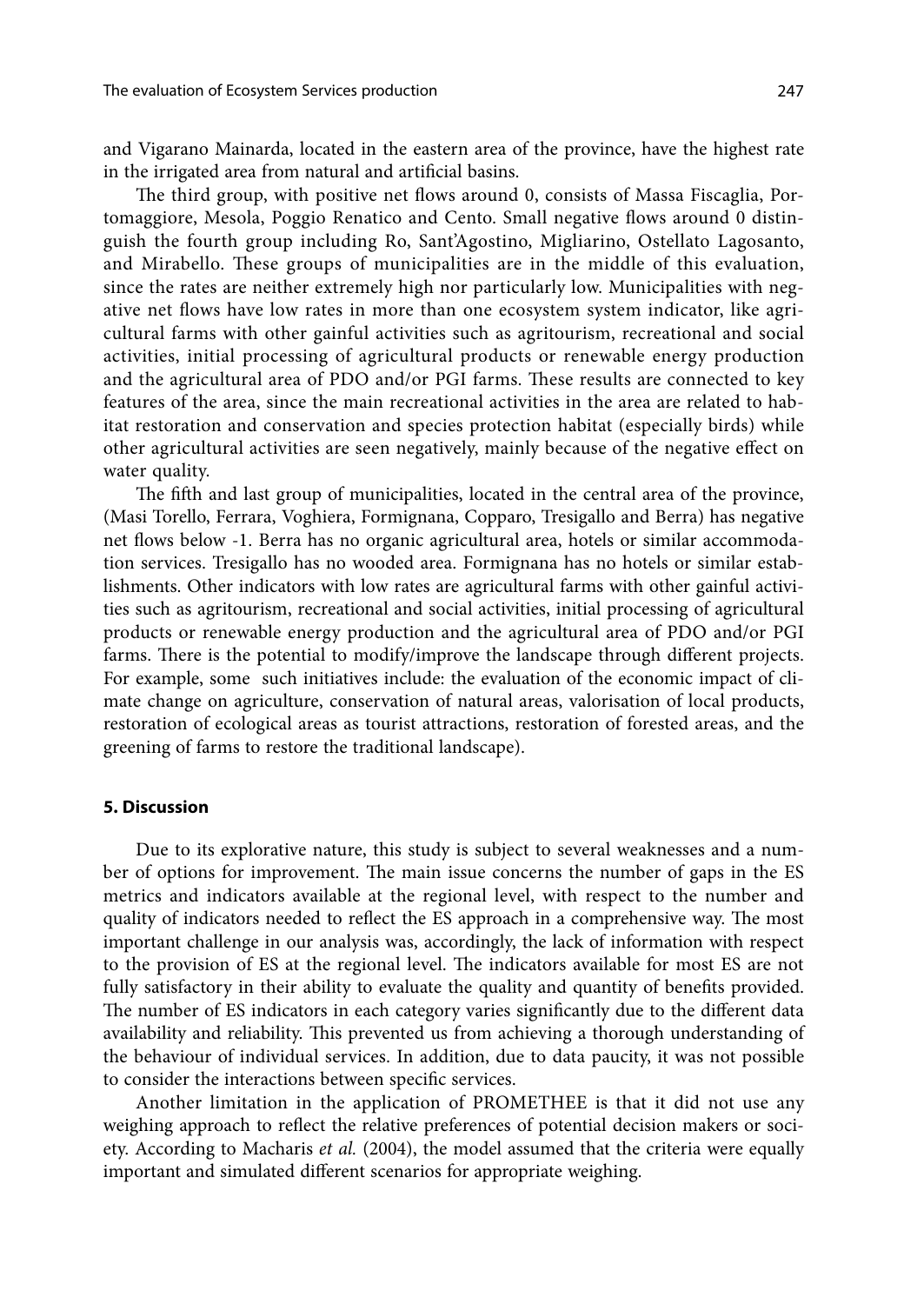Moreover, we did not consider alternative scenarios of ES production. In this respect, there is potential for further research as the model could be used to simulate alternative scenarios based on post-2013 measures that can affect the supply or demand of ES. In that case, the model could involve stakeholder preferences with respect to the services to be provided and the indicators and criteria to assess the services.

For the valuation of ES, identification of relevant stakeholders is a critical issue (Hein et al., 2006). In almost all steps of the valuation procedure, stakeholder involvement is essential to determine main policy and management objectives and to identify the main relevant services and assess their values. This is an aspect that could be strengthened in further research.

#### **6. Conclusions**

The objective of this paper is to evaluate the provision of ecosystem services in a traditional cultural landscape in the Province of Ferrara. It is mostly an explorative paper intended to verify the possibility of using available secondary data at the municipality level to comparatively assess ES provision. The case study area is characterised by historicalcultural sites, agricultural areas and protected areas of natural importance. From the final outranking, we can observe that the provision of ecosystem services varies greatly from one municipality to the next. Regarding the various ES categories, all of the municipalities offer a significant number of provisioning and cultural services, mainly connected to recreational opportunities; on the contrary, there is greater diversity in the provision of regulating and supporting services. This evaluation can support the characterisation of agricultural lands in terms of the provision of multiple ES. This exercise also contributes to the discussion surrounding the public goods provided by agriculture and efforts toward a better use of resources and can ultimately improve the spatial targeting of policy measures.

A key challenge of ecosystem management is determining how to manage multiple ES across landscapes. Enhancing important provisioning ES, such as food and timber, often leads to trade-offs between regulating and cultural ES, such as nutrient cycling, flood protection, and tourism.

In terms of further research, the model can also be used to simulate alternative scenarios, based on future agricultural policies that may affect the supply or demand of ES (EC, 2010b). Alternative scenarios could be built based on the provisions of the new programming period affecting landscape structure and behaviours related to ES. The objectives of the CAP 2014-2020 are oriented towards the sustainable management of natural resources and climate action (e.g. 'greening' in the first pillar) (Viaggi, 2015). In particular, post-2013 measures include agri-environmental payments to improve ES, mechanisms that can affect landscape management, such as water and nature conservation measures, and other mechanisms promoting demand for ES, such as rural tourism. This should also provide an opportunity for more focused evaluations that address the data gaps and indicator limitations observed in this study.

## **References**

Albadvi, A. (2007). Formulating national information technology strategies: A preference ranking model using PROMETHEE method. *Eur. J. Oper. Res.* 153: 290-296.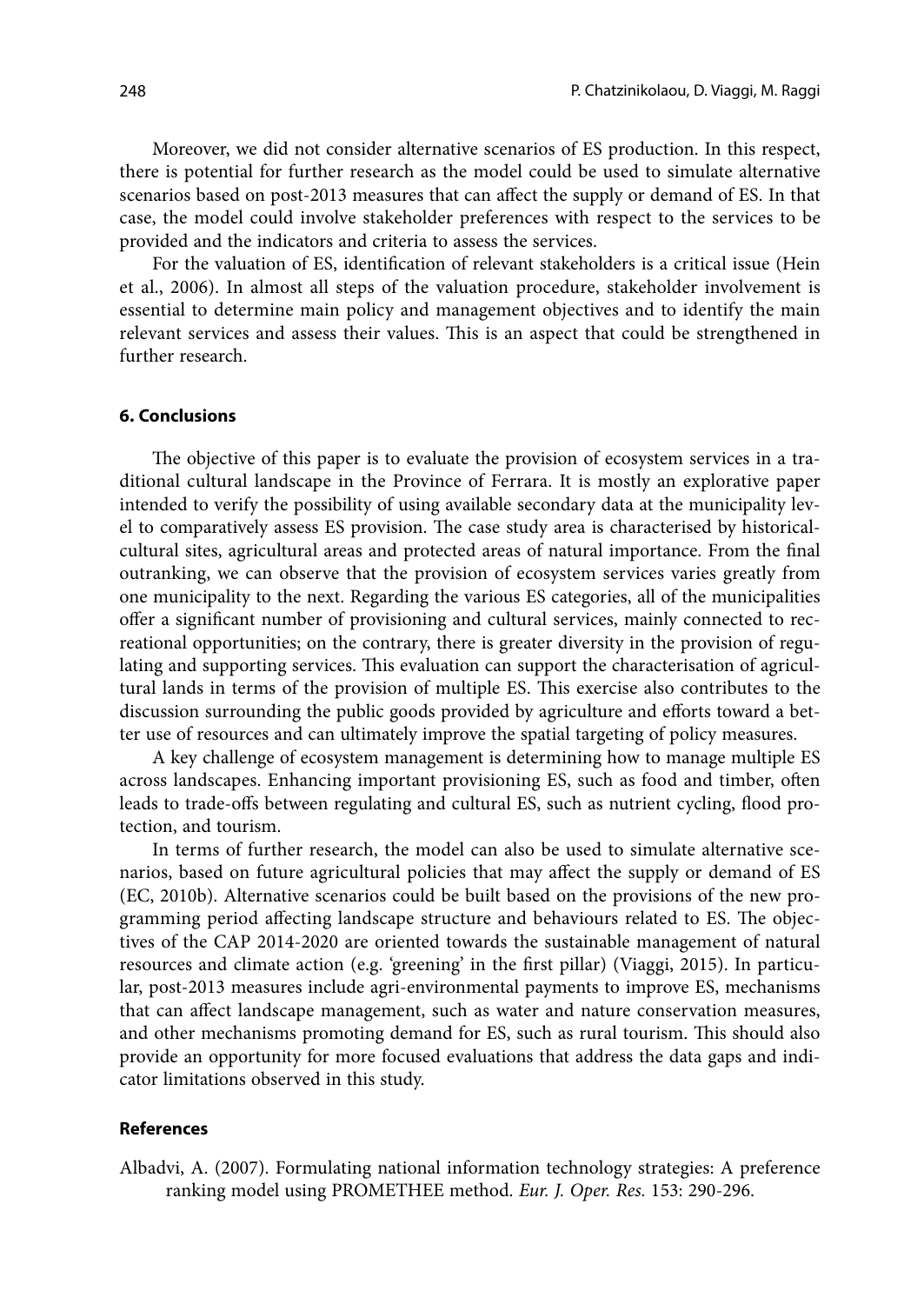- Ananda, J., and Herath, G. (2009). A critical review of multi-criteria decision making methods with special reference to forest management and planning. *Ecol. Econ*. 68: 2535-2548.
- Andreopoulou, Z., Manos, B., Viaggi, D., Polman, N. (Editors) (2011). Agricultural and Environmental Informatics, Governance, and Management: Emerging Research Applications. IGI Global, USA.
- Andreopoulou, Z.S., Koutroumanidis, T., and Manos, B. (2009). The adoption of e-commerce for wood enterprises. *Int. J. Bus. Inf. Syst*. 4: 440-459.
- Balvanera, P., Pfisterer, A.B., Buchmann, N., He, J.-S., Nakashizuka, T., Raffaelli, D., and Schmid, B. (2006). Quantifying the evidence for biodiversity effects on ecosystem functioning and services. *Ecol. Lett*. 9: 1146-1156.
- Barbier, E.B. (2007). Valuing ecosystem services as productive inputs. *Econ. Policy* 22: 178- 229.
- Barbier, E.B. (2013). Economics of the Regulating Services. In: Levin S.A. (ed.), Encyclopedia of Biodiversity (Second Edition). Waltham: Academic Press, pp. 45-54.
- Behzadian, M., Kazemzadeh, R.B., Albadvi, A., and Aghdasi, M. (2010). PROMETHEE: A comprehensive literature review on methodologies and applications. *Eur. J. Oper. Res*. 200: 198-215.
- Behzadian, M., Hosseini-Motlagh, S.-M., Ignatius, J., Goh, M., and Sepehri, M. (2013). PROMETHEE Group Decision Support System and the House of Quality. *Group Decis. Negot*. 22: 189-205.
- Benayas, J.M.R., Newton, A.C., Diaz, A., and Bullock, J.M. (2009). Enhancement of Biodiversity and Ecosystem Services by Ecological Restoration: A Meta-Analysis. *Science* 325: 1121-1124.
- Bossel, H. (2001). Assessing viability and sustainability: a systems-based approach for deriving comprehensive indicator sets. *Conservation Ecology* 5(2): 12.
- Boyanova, K., Nedkov, S., and Burkhard, B. (2014). Quantification and Mapping of Flood Regulating Ecosystem Services in Different Watersheds – Case Studies in Bulgaria and Arizona, USA. In: Bandrova T., Konecny M., and Zlatanova S. (eds.), Thematic Cartography for the Society. Springer International Publishing, pp. 237-255.
- Brans, J.-P., and Mareschal, B. (2005). Promethee Methods. In: Figueira, J., Salvatore, G., Ehrgott, M. (Editors), Multiple Criteria Decision Analysis: State of the Art Surveys. Springer, New York, pp. 163-186.
- Brans, J.P., and Vincke, P. (1985). A Preference Ranking Organisation Method: (The PRO-METHEE Method for Multiple Criteria Decision-Making). *Manag. Sci*. 31: 647-656.
- Brans, J.P., Vincke, P., and Mareschal, B. (1986). How to select and how to rank projects: The Promethee method. Math. Program. *Mult. Criteria Decis. Mak*. 24: 228-238.
- Brans, J.P., Macharis, C., Kunsch, P.L., Chevalier, A., and Schwaninger, M. (1998). Combining multicriteria decision aid and system dynamics for the control of socio-economic processes. An iterative real-time procedure. *Eur. J. Oper. Res*. 109: 428-441.
- Burkhard, B., Kroll, F., Nedkov, S., and Müller, F. (2012). Mapping ecosystem service supply, demand and budgets. *Chall. Sustain. Nat. Cap. Ecosyst. Serv. Model. Valuationaccounting* 21: 17-29.
- Carreño, L., Frank, F.C., and Viglizzo, E.F. (2012). Tradeoffs between economic and ecosystem services in Argentina during 50 years of land-use change. *Agric. Ecosyst. Environ*. 154: 68-77.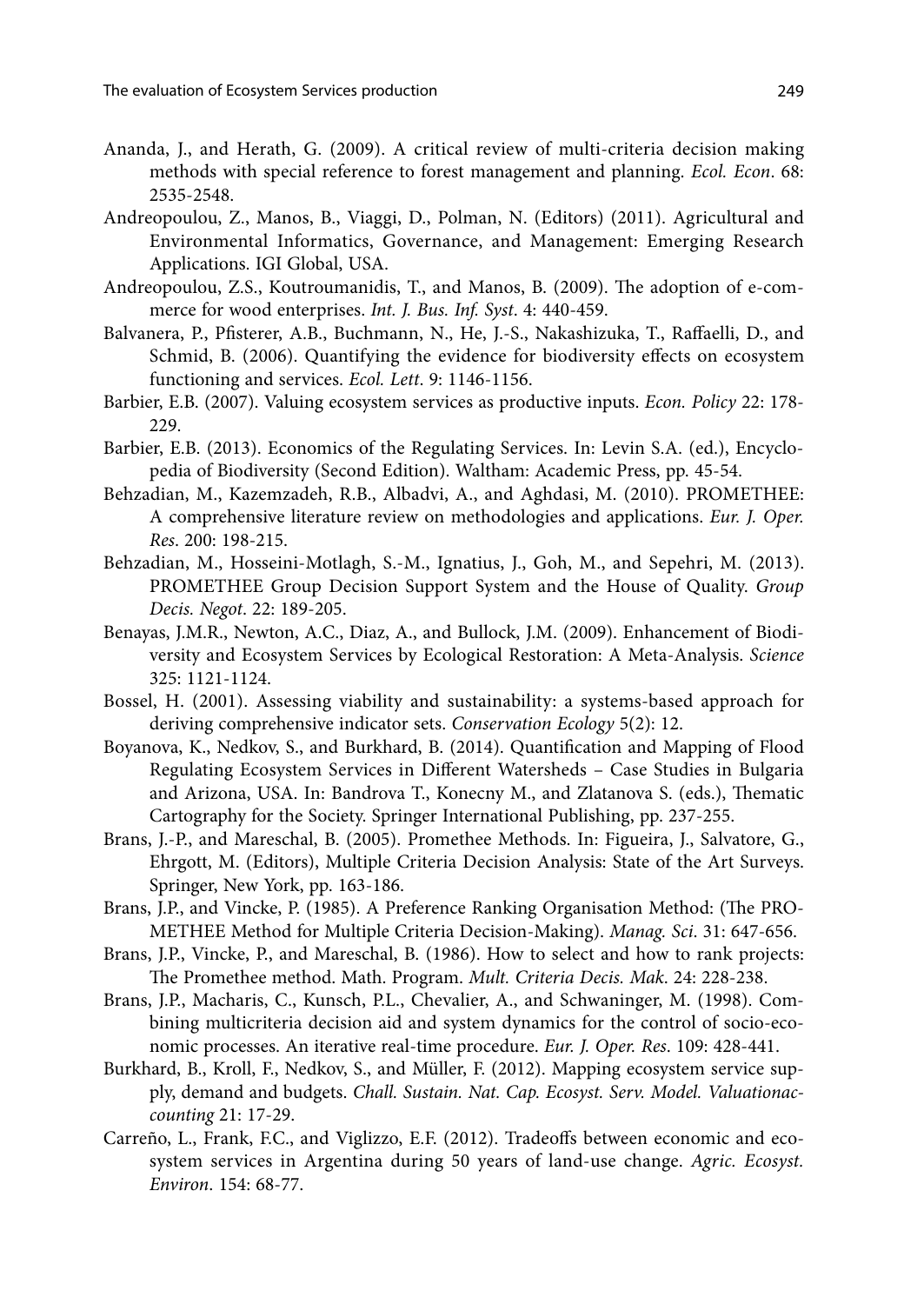- Chatzinikolaou, P., Bournaris, T., and Manos, B. (2013). Multicriteria analysis for grouping and ranking European Union rural areas based on social sustainability indicators. *Int. J. Sustain. Dev*. 16: 335-351.
- CICES (2013). The Common International Classification of Ecosystem Services Report to the European Environment Agency.
- Cowling, R.M., Egoh, B., Knight, A.T., O'Farrell, P.J., Reyers, B., Rouget, M., Roux, D.J., Welz, A., and Wilhelm-Rechman, A. (2008). An operational model for mainstreaming ecosystem services for implementation. *Proc. Natl. Acad. Sci*. 105: 9483-9488.
- Crafford, J., and Hassan, R. (2013). Valuing Regulating and Supporting Ecosystem Services of the Subtropical Estuaries of KwaZulu-Natal in South Africa. In: Hassan R.M., Mungatana E.D. (eds.), Implementing Environmental Accounts. Springer Netherlands), pp. 207-218.
- Eagles, P.F.J. (2002). Trends in Park Tourism: Economics, Finance and Management. *J. Sustain. Tour*. 10: 132-153.
- EC (2009). Consultation on the Future "EU 2020" Strategy (Brussels: Commission of the European Communities).
- EC (2010a). European Commission: Europe 2020. A strategy for smart, sustainable and inclusive growth. COM(2010) 2020 (Brussels).
- EC (2010b). The CAP towards 2020: Meeting the food, natural resources and territorial challenges of the future, 18 November 2010, (Brussels).
- EC (2011). European Commission: Our life insurance, our natural capital: an EU biodiversity strategy to 2020. COM(2011) 244 (Brussels).
- Egoh, B., Rouget, M., Reyers, B., Knight, A.T., Cowling, R.M., van Jaarsveld, A.S., and Welz, A. (2007). Integrating ecosystem services into conservation assessments: A review. *Ecol. Econ*. 63: 714-721.
- Egoh, B., Reyers, B., Rouget, M., Richardson, D.M., Le Maitre, D.C., and van Jaarsveld, A.S. (2008). Mapping ecosystem services for planning and management. *Agric. Ecosyst. Environ*. 127: 135-140.
- Egoh, B., Drakou, E.G., Dunbar, M., Maes, J., and Willemen, L. (2012). Indicators for mapping ecosystem services: a review. Joint Research Centre Institute for Environment and Sustainability.
- E-R Region of Emilia Romagna. http://agricoltura.regione.emilia-romagna.it/.
- EUROSTAT. European Statistics http://ec.europa.eu/eurostat.
- Fan, M., and Shibata, H. (2014). Spatial and Temporal Analysis of Hydrological Provision Ecosystem Services for Watershed Conservation Planning of Water Resources. *Water Resour. Manag*. 28: 3619-3636.
- FAOSTAT. Statistics of Food and Agriculture http://faostat3.fao.org/.
- Feld, C., Sousa, J., da Silva, P., and Dawson, T. (2010). Indicators for biodiversity and ecosystem services: towards an improved framework for ecosystems assessment. *Biodivers. Conserv*. 19: 2895\*2919.
- Feld, C.K., Martins da Silva, P., Paulo Sousa, J., De Bello, F., Bugter, R., Grandin, U., Hering, D., Lavorel, S., Mountford, O., Pardo, I., *et al.* (2009). Indicators of biodiversity and ecosystem services: a synthesis across ecosystems and spatial scales. *Oikos* 118: 1862-1871.
- Fezzi, C., Bateman, I., Askew, T., Munday, P., Pascual, U., Sen, A., and Harwood, A. (2014). Valuing Provisioning Ecosystem Services in Agriculture: The Impact of Cli-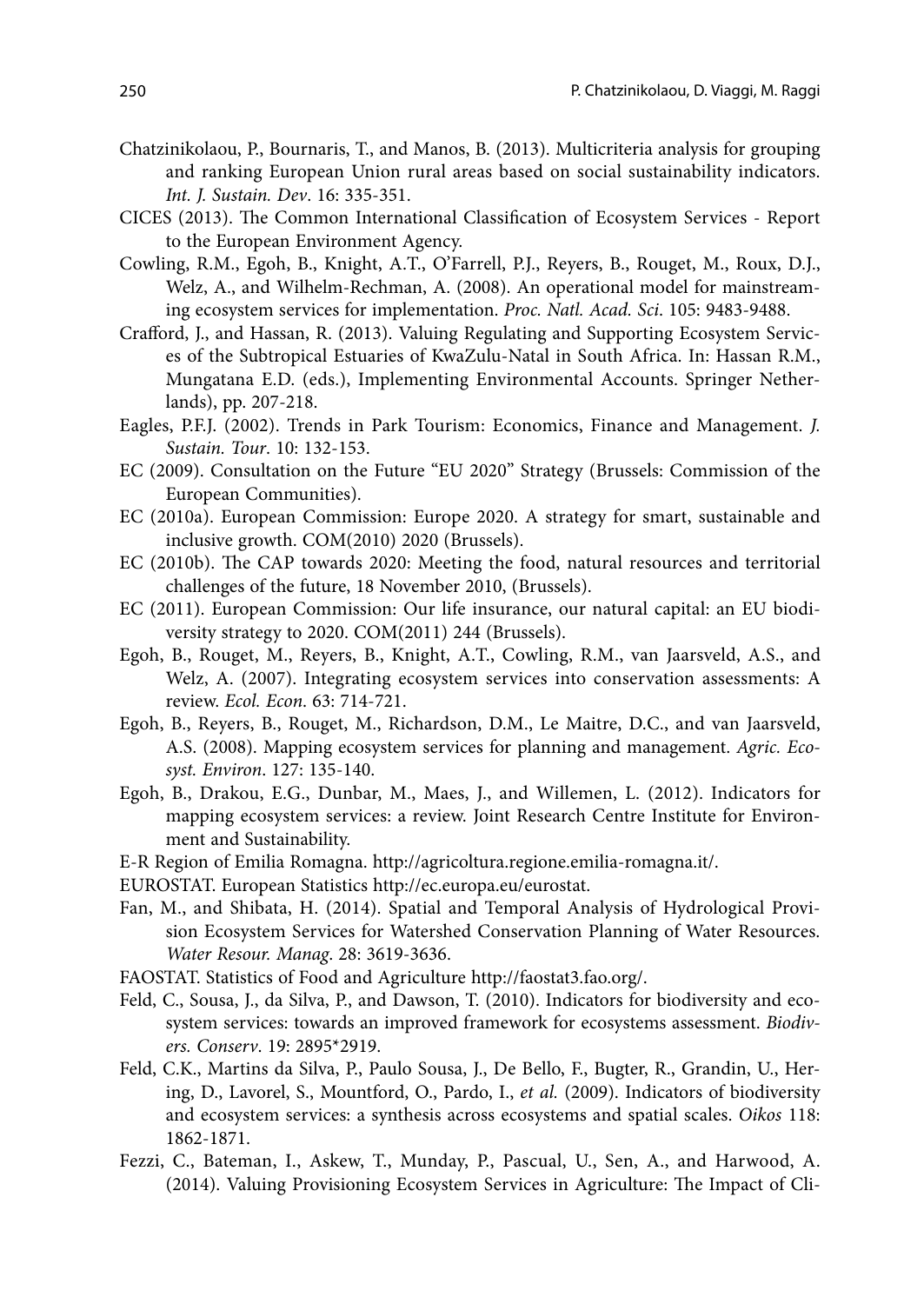mate Change on Food Production in the United Kingdom. *Environ. Resour. Econ*. 57: 197-214.

- Fontana, V., Radtke, A., Bossi Fedrigotti, V., Tappeiner, U., Tasser, E., Zerbe, S., and Buchholz, T. (2013). Comparing land-use alternatives: Using the ecosystem services concept to define a multi-criteria decision analysis. *Ecol. Econ*. 93: 128-136.
- Gatto, P., Vidale, E., Secco, L., and Pettenella, D. (2013). Exploring the willingness to pay for forest ecosystem services by residents of the Veneto Region. *Bio-Based Appl. Econ*. 3(1): 21-43.
- de Groot, R. (2006). Function-analysis and valuation as a tool to assess land use conflicts in planning for sustainable, multi-functional landscapes. *Landsc. Urban Plan*. 75: 175-186.
- de Groot, R., Brander, L., van der Ploeg, S., Costanza, R., Bernard, F., Braat, L., Christie, M., Crossman, N., Ghermandi, A., Hein, L., *et al.* (2012). Global estimates of the value of ecosystems and their services in monetary units. *Ecosyst. Serv*. 1: 50-61.
- de Groot, R.S., Wilson, M.A., and Boumans, R.M.J. (2002). A typology for the classification, description and valuation of ecosystem functions, goods and services. *Ecol. Econ*. 41: 393-408.
- de Groot, R.S., Alkemade, R., Braat, L., Hein, L., and Willemen, L. (2010). Challenges in integrating the concept of ecosystem services and values in landscape planning, management and decision making. *Ecol. Complex*. 7: 260-272.
- Guhn, M., Schonert-Reichl, K., Gadermann, A., Marriott, D., Pedrini, L., Hymel, S., and Hertzman, C. (2012). Well-Being in Middle Childhood: An Assets-Based Population-Level Research-to-Action Project. *Child Indic. Res*. 5: 393-418.
- Hein, L., van Koppen, K., de Groot, R.S., and van Ierland, E.C. (2006). Spatial scales, stakeholders and the valuation of ecosystem services. *Ecol. Econ*. 57: 209-228.
- Hermans, C.M., and Erickson, J.D. (2007). Multicriteria Decision Analysis: Overview and Implications for Environmental Decision Making. In: Erickson, J.D., Messner, F., Ring, I. (Editors.), Ecological Economics of Sustainable Watershed Management. Elsevier Science, Amsterdam, The Netherlands..
- Hermans, C., Erickson, J., Noordewier, T., Sheldon, A., and Kline, M. (2007). Collaborative environmental planning in river management: An application of multicriteria decision analysis in the White River Watershed in Vermont. *J. Environ. Manage*. 84: 534-546.
- Huang, J., and Wang, Y. (2014). Financing Sustainable Agriculture Under Climate Change. *J. Integr. Agric*. 13: 698-712.
- Huntington, H.P. (2000). Using traditional ecological knowledge in science: methods and applications. *Ecol. Appl*. 10: 1270-1274.
- ISTAT. Italian National Institute of Statistics http://www.istat.it/it/.
- Karabulut, A., Egoh, B.N., Lanzanova, D., Grizzetti, B., Bidoglio, G., Pagliero, L., Bouraoui, F., Aloe, A., Reynaud, A., Maes, J., *et al.* (2015). Mapping water provisioning services to support the ecosystem–water–food–energy nexus in the Danube river basin. *Ecosyst. Serv*. Article in press, doi:10.1016/j.ecoser.2015.08.002.
- Koutroumanidis, T., Papathanasiou, J., and Manos, B. (2002). A multicriteria analysis of productivity of agricultural regions of Greece. *Oper. Res*. 2: 339-346.
- Larondelle, N., Haase, D., and Kabisch, N. (2014). Mapping the diversity of regulating ecosystem services in European cities. *Glob. Environ. Change* 26: 119-129.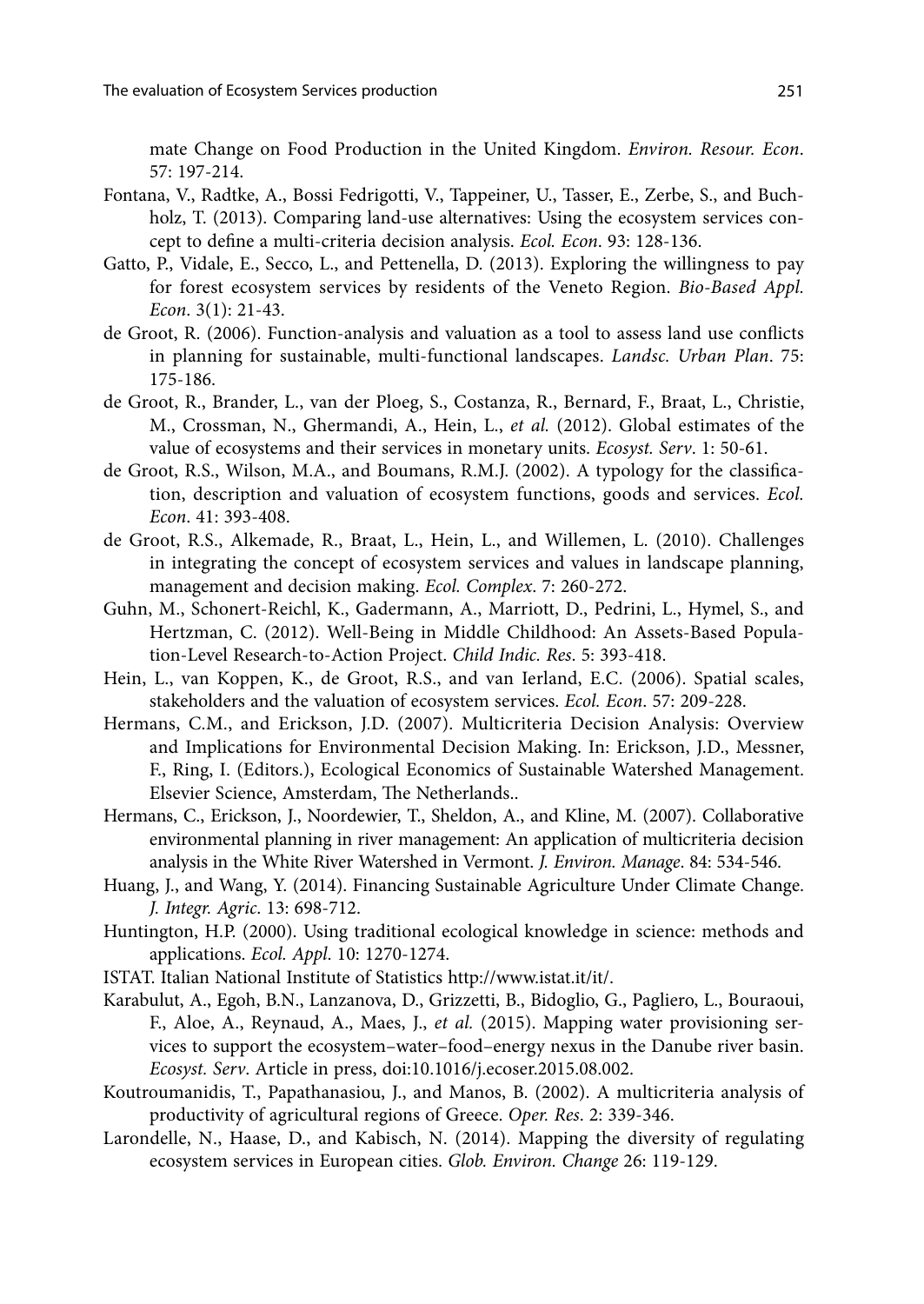- Layke, C., Mapendembe, A., Brown, C., Walpole, M., and Winn, J. (2012). Indicators from the global and sub-global Millennium Ecosystem Assessments: An analysis and next steps. *Indic. Environ. Sustain. Concept Appl*. 17: 77-87.
- López-Marrero, T., and Hermansen-Báez, L.A. (2011). Participatory Listing, Ranking, and Scoring Ecosystem Services and Drivers of Change. Gainesville, FL: USDA Forest Service, Southern Research Station.
- Macharis, C., Springael, J., De Brucker, K., and Verbeke, A. (2004). PROMETHEE and AHP: The design of operational synergies in multicriteria analysis.: Strengthening PROMETHEE with ideas of AHP. *Eur. J. Oper. Res*. 153: 307-317.
- Madlener, R., Kowalski, K., and Stagl, S. (2007). New ways for the integrated appraisal of national energy scenarios: The case of renewable energy use in Austria. *Energy Policy* 35: 6060-6074.
- Maes, J., Egoh, B., Willemen, L., Liquete, C., Vihervaara, P., Schägner, J.P., Grizzetti, B., Drakou, E.G., Notte, A.L., Zulian, G., *et al.* (2015). Mapping ecosystem services for policy support and decision making in the European Union. *Ecosyst. Serv*. 1: 31-39.
- Mareschal, B., and Brans, J.P. (1991). BANKADVISER: An industrial evaluation system. Vis. *Interact. Model*. 54: 318-324.
- Marino, D., Gaglioppa, P., Schirpke, U., Guadagno, R., Marucci, A., Palmieri, M., Pellegrino, D., and Gusmerotti, N. (2014). Assessment and governance of Ecosystem Services for improving management effectiveness of Natura 2000 sites. *Bio-Based Appl. Econ*. 3(3): 229-247.
- MEA (2003). Ecosystems and Human Well-being. A Framework for Assessment.
- MEA (2005). Millennium Ecosystem Assessment. Ecosystems and human well-being.
- Mendoza, G.A., and Prabhu, R. (2003). Qualitative multi-criteria approaches to assessing indicators of sustainable forest resource management. *For. Ecol. Manag*. 174: 329- 343.
- Milcu, A.I., Hanspach, J., Abson, D., and Fischer, J. (2013). Cultural Ecosystem Services: A Literature Review and Prospects for Future Research. *Ecol. Soc*. 18(3): 44.
- Müller, F., and Burkhard, B. (2012). The indicator side of ecosystem services. *Ecosyst. Serv*. 1: 26-30.
- Naidoo, R., Weaver, L.C., Stuart-Hill, G., and Tagg, J. (2011). Effect of biodiversity on economic benefits from communal lands in Namibia. *J. Appl. Ecol*. 48: 310-316.
- Newton, A.C., Hodder, K., Cantarello, E., Perrella, L., Birch, J.C., Robins, J., Douglas, S., Moody, C., and Cordingley, J. (2012). Cost–benefit analysis of ecological networks assessed through spatial analysis of ecosystem services. *J. Appl. Ecol*. 49: 571-580.
- Oikonomou, V., Dimitrakopoulos, P., and Troumbis, A. (2011). Incorporating Ecosystem Function Concept in Environmental Planning and Decision Making by Means of Multi-Criteria Evaluation: The Case-Study of Kalloni, Lesbos, Greece. *Environ. Manage*. 47: 77-92.
- Olson, D.L. (2001). Comparison of three multicriteria methods to predict known outcomes. *Eur. J. Oper. Res*. 130: 576-587.
- Olson, D.L., Mechitov, A.I., and Moshkovich, H.M. (1998). Cognitive Effort and Learning Features of Decision Aids: Review of Experiments. *J. Decis. Syst*. 7: 129-146.
- Palacios-Agundez, I., Onaindia, M., Barraqueta, P., and Madariaga, I. (2015). Provisioning ecosystem services supply and demand: The role of landscape management to rein-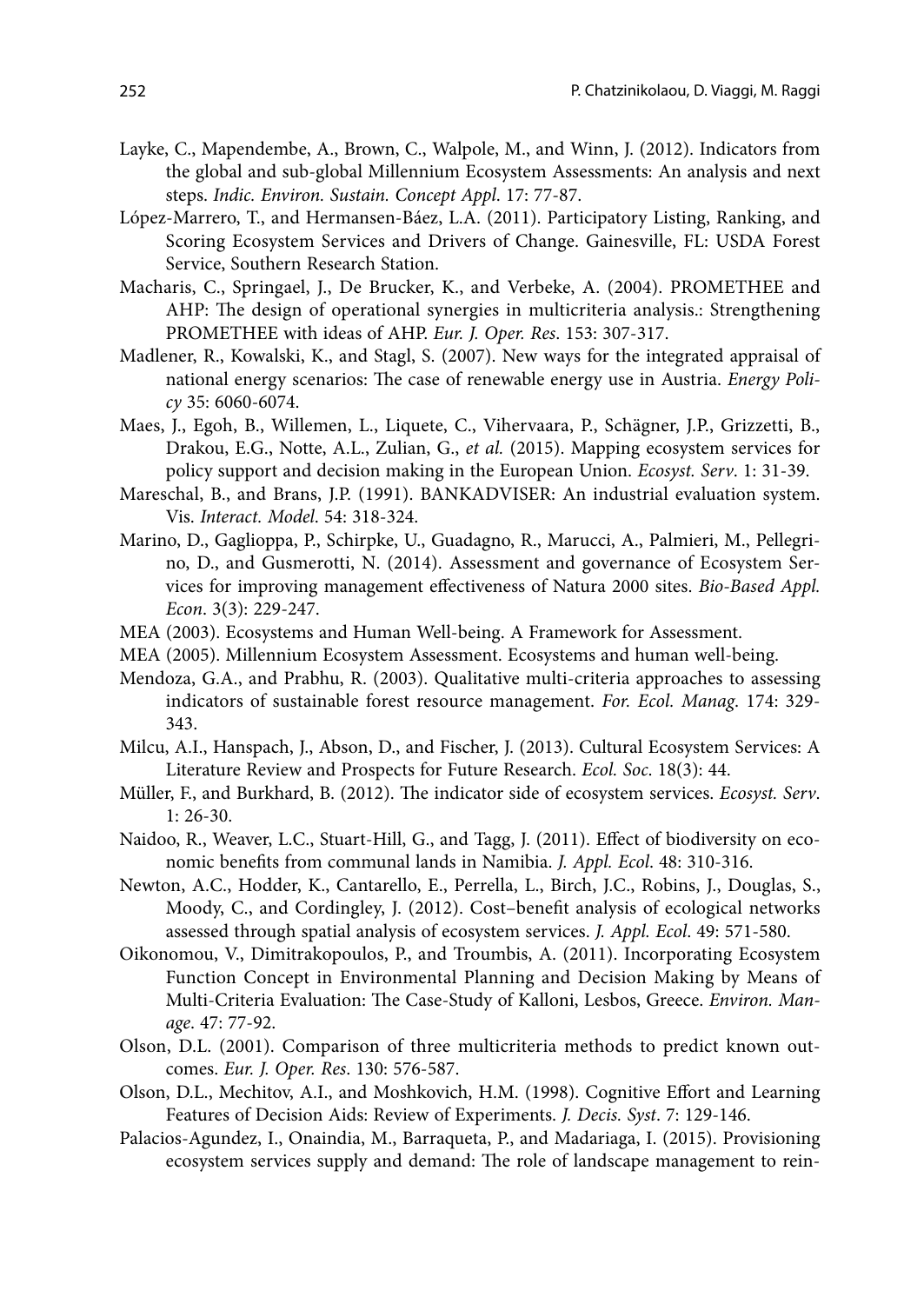force supply and promote synergies with other ecosystem services. *Land Use Policy* 47: 145-155.

- Pan, Y., Wu, J., and Xu, Z. (2014). Analysis of the tradeoffs between provisioning and regulating services from the perspective of varied share of net primary production in an alpine grassland ecosystem. *Ecol. Complex*. 17: 79-86.
- Perrings, C., Naeem, S., Ahrestani, F.S., Bunker, D.E., Burkill, P., Canziani, G., Elmqvist, T., Fuhrman, J.A., Jaksic, F.M., Kawabata, Z. 'ichiro, *et al.* (2011). Ecosystem services, targets, and indicators for the conservation and sustainable use of biodiversity. *Front. Ecol. Environ*. 9: 512-520.
- Pohle, P., Gerique, A., López, M., and Spohner, R. (2013). Current Provisioning Ecosystem Services for the Local Population: Landscape Transformation, Land Use, and Plant Use. In: J. Bendix, E. Beck, A. Bräuning, F. Makeschin, R. Mosandl, S. Scheu, and W. Wilcke (eds.), Ecosystem Services, Biodiversity and Environmental Change in a Tropical Mountain Ecosystem of South Ecuador. Springer Berlin Heidelberg, pp. 219-234.
- PR Ferrara. The Province of Ferrara http://www.provincia.fe.it/.
- Queiruga, D., Walther, G., González-Benito, J., and Spengler, T. (2008). Evaluation of sites for the location of WEEE recycling plants in Spain. *Waste Manag*. 28: 181-190.
- Roy, B. (1991). The outranking approach and the foundations of electre methods. *Theory Decis*. 31: 49-73.
- Schaich, H., Bieling, C., and Plieninger, T. (2010). Linking Ecosystem Services with Cultural Landscape Research. *GAIA - Ecol. Perspect. Sci. Soc*. 19: 269-277.
- Schmalz, B., Kandziora, M., Chetverikova, N., Müller, F., and Fohrer, N. (2015). Water-Related Ecosystem Services – The Case Study of Regulating Ecosystem Services in the Kielstau Basin, Germany. In: L. Chicharo, F. Müller, and N. Fohrer (eds.), Ecosystem Services and River Basin Ecohydrology. Springer Netherlands, pp. 215-232.
- Segura, M., Maroto, C., Belton, V., and Ginestar, C. (2015). A New Collaborative Methodology for Assessment and Management of Ecosystem Services. *Forests* 6: 1696.
- Shelton, D. (2001). Application of an ecosystem services inventory approach to the Goulburn Broken Catchment. In: Rutherford, I., Sheldon, F., Brierley, G., and Kenyon, C. (eds.), Third Australian Stream Management Conference August 27-29, 2001. Cooperative Research Centre for Catchment Hydrology: Brisban, pp. 157-162.
- Silvert, W. (2000). Fuzzy indices of environmental conditions. *Ecol. Model*. 130: 111-119.
- Simonit, S., and Perrings, C. (2011). Sustainability and the value of the "regulating" services: Wetlands and water quality in Lake Victoria. *Ecol. Econ*. 70: 1189-1199.
- Smith, L.M., Case, J.L., Smith, H.M., Harwell, L.C., and Summers, J.K. (2013). Relating ecoystem services to domains of human well-being: Foundation for a U.S. index. *Ecol. Indic*. 28: 79-90.
- Stürck, J., Schulp, C.J.E., and Verburg, P.H. (2015). Spatio-temporal dynamics of regulating ecosystem services in Europe – The role of past and future land use change. *Appl. Geogr*. 63: 121-135.
- Swetnam, R.D., Fisher, B., Mbilinyi, B.P., Munishi, P.K.T., Willcock, S., Ricketts, T., Mwakalila, S., Balmford, A., Burgess, N.D., Marshall, A.R., *et al.* (2011). Mapping socio-economic scenarios of land cover change: A GIS method to enable ecosystem service modelling. *J. Environ. Manage*. 92: 563-574.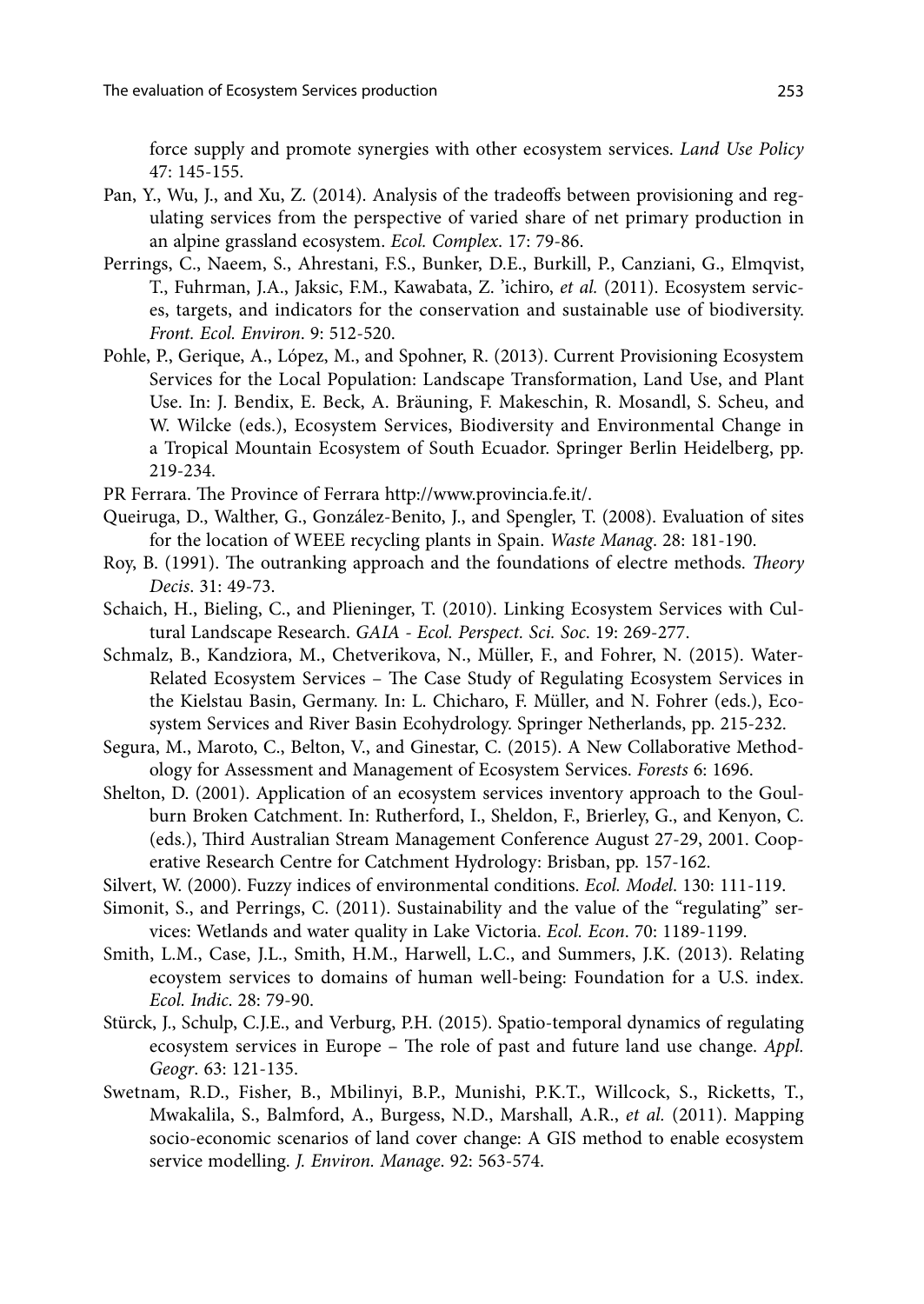- Swinton, S.M., Lupi, F., Robertson, G.P., and Hamilton, S.K. (2007). Ecosystem services and agriculture: Cultivating agricultural ecosystems for diverse benefits. *Spec. Sect. - Ecosyst. Serv. Agric. Serv. Agric*. 64: 245-252.
- TEEB (2010a). The economics of ecosystems and biodiversity: mainstreaming the economics of nature: a synthesis of the approach, conclusions and recommendations of TEEB.
- TEEB (2010b). The economics of ecosystems and biodiversity: A quick guide to the economics of ecosystems and biodiversity for local and regional policy makers.
- Vaillancourt, K., and Waaub, J.-P. (2004). Equity in international greenhouse gases abatement scenarios: A multicriteria approach. *Eur. J. Oper. Res*. 153: 489-505.
- Viaggi, D. (2015). Special section: Exploring the contribution of landscape management to the rural economy. *J. Environ. Plan. Manag*. 58: 2082-2087.
- Viaggi, D., Raggi, M., Galimberti, G., Manrique, R., Targetti, S., and Zavalloni, M. (2014). CSA1: The Eastern Ferrara lowlands, Italy. In: Deliverable D4.20 Summary Report on WP4 Task 2, Activities A) B) C) D).
- Vincke, P. (1992). Multicriteria Decision-aid. New York: Wiley.
- Vinodh, S., and Jeya Girubha, R. (2012). PROMETHEE based sustainable concept selection. *Appl. Math. Model*. 36: 5301-5308.
- Wegner, G., and Pascual, U. (2011). Cost-benefit analysis in the context of ecosystem services for human well-being: A multidisciplinary critique. *Spec. Issue Polit. Policy Carbon Capture Storage* 21: 492-504.
- Wolfslehner, B., and Vacik, H. (2011). Mapping indicator models: From intuitive problem structuring to quantified decision-making in sustainable forest management. Ecol Indic. 11: 274-283.
- Yan, J., Dagang, T., and Yue, P. (2007). Ranking environmental projects model based on multicriteria decision-making and the weight sensitivity analysis. *J. Syst. Eng. Electron*. 18: 534-539.
- van Zanten, B., Verburg, P., Espinosa, M., Gomez-y-Paloma, S., Galimberti, G., Kantelhardt, J., Kapfer, M., Lefebvre, M., Manrique, R., Piorr, A., *et al.* (2014). European agricultural landscapes, common agricultural policy and ecosystem services: a review. *Agron. Sustain. Dev*. 34: 309-325.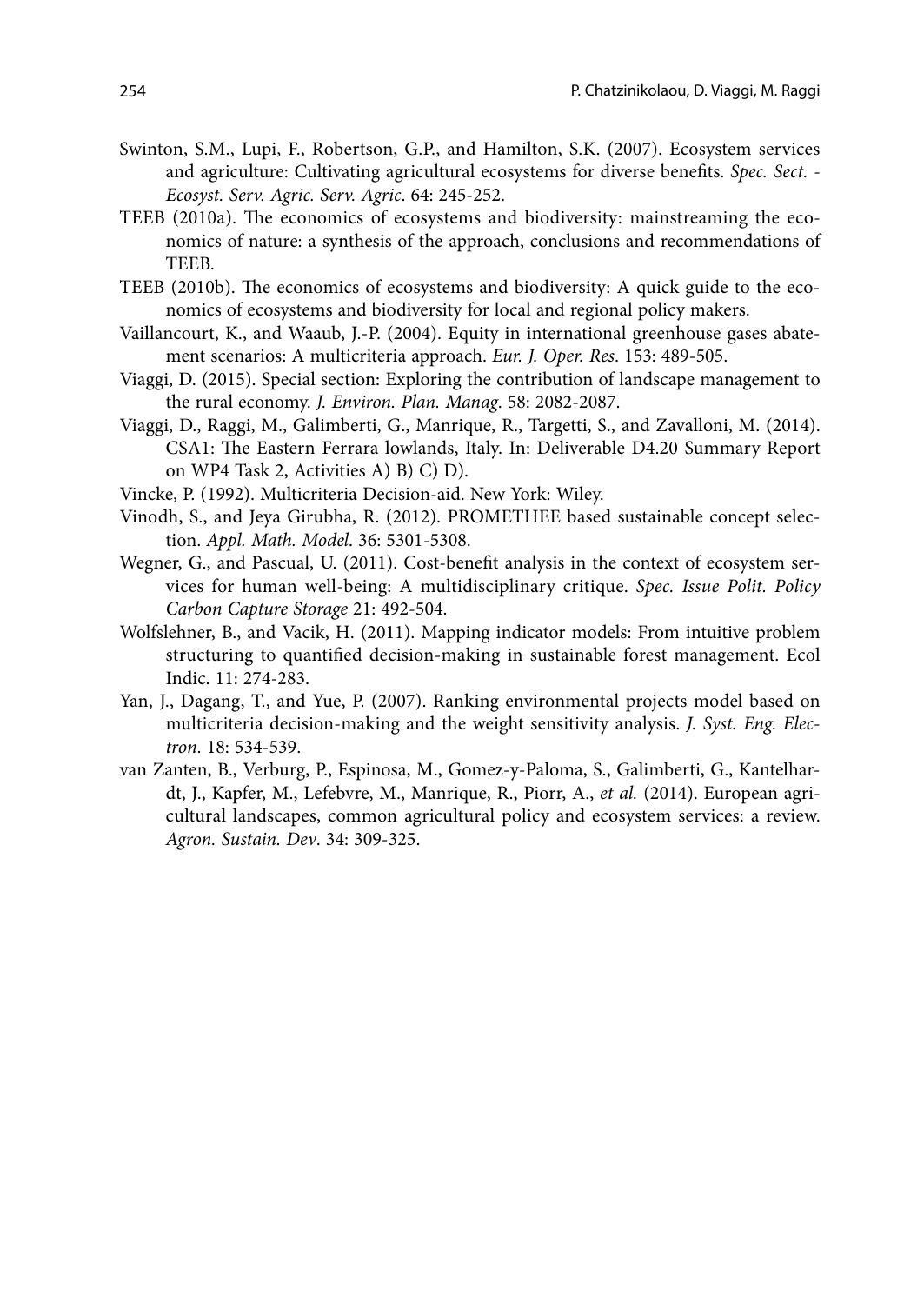## **Appendix**

| Table A1. Ecosystem services provision. |  |  |
|-----------------------------------------|--|--|
|-----------------------------------------|--|--|

|                   | Number of agricultural holdings | Utilised agricultural area | Arable land | Irrigated area | artificial basins, lakes, rivers or waterflows)<br>Irrigated area -<br>surface water<br>(natural and | Irrigated area - underground water | Wooded area      |
|-------------------|---------------------------------|----------------------------|-------------|----------------|------------------------------------------------------------------------------------------------------|------------------------------------|------------------|
| Argenta           | 777                             | 23104,96                   | 21202,5     | 7897           | 650,83                                                                                               | 69,83                              | 317,2            |
| Berra             | 241                             | 5005,19                    | 4662,83     | 1692           | 422,35                                                                                               | 37,98                              | 38,17            |
| Bondeno           | 587                             | 12818,7                    | 12156,22    | 2864           | 1588,8                                                                                               | 61                                 | 22,7             |
| Cento             | 459                             | 4965,41                    | 4561,23     | 503            | 256,98                                                                                               | 32,85                              | 4,34             |
| Codigoro          | 327                             | 10891,06                   | 10769,79    | 6685           | 343,19                                                                                               | 22,6                               | 75,71            |
| Comacchio         | 293                             | 10033,64                   | 9694,82     | 6406           | 1260,9                                                                                               | 44,07                              | 114,77           |
| Copparo           | 677                             | 11631,09                   | 10465,28    | 2402           | 404,45                                                                                               | 40,68                              | 33,63            |
| Ferrara           | 1604                            | 27874,6                    | 22799,17    | 7433           | 1744,5                                                                                               | 591,27                             | 86,82            |
| Formignana        | 103                             | 1720,67                    | 1470,55     | 382            | 78,18                                                                                                | 7,5                                | 2,09             |
| Goro              | 24                              | 638,48                     | 635,48      | 174            | 22                                                                                                   | $\boldsymbol{0}$                   | 3                |
| Jolanda di Savoia | 199                             | 8230,48                    | 7991,19     | 3200           | 53,8                                                                                                 | 12                                 | 23,13            |
| Lagosanto         | 68                              | 2124,74                    | 1981        | 1468           | 59,16                                                                                                | $\boldsymbol{0}$                   | 17,73            |
| Masi Torello      | 98                              | 1527,95                    | 1316,11     | 349            | 7,2                                                                                                  | $\boldsymbol{0}$                   | 16,64            |
| Massa Fiscaglia   | 102                             | 3042,2                     | 3000,49     | 1017           | 57,06                                                                                                | 13,6                               | 1,77             |
| Mesola            | 282                             | 4698,31                    | 4592,52     | 3375           | 32,58                                                                                                | $\boldsymbol{0}$                   | 11,7             |
| Migliarino        | 92                              | 2831,47                    | 2382,05     | 1121           | 55,52                                                                                                | $\boldsymbol{0}$                   | 5                |
| Migliaro          | 52                              | 3111,55                    | 3073,59     | 264            | 10,85                                                                                                | $\overline{0}$                     | 15,24            |
| Mirabello         | 43                              | 1293,97                    | 1196,75     | 70,7           | 11,6                                                                                                 | 23,06                              | $\boldsymbol{0}$ |
| Ostellato         | 349                             | 11857,18                   | 11206,6     | 5738           | 490,46                                                                                               | 61,99                              | 8,69             |
| Poggio Renatico   | 244                             | 5894,04                    | 5233,23     | 1423           | 538,62                                                                                               | 121,05                             | 15,26            |
| Portomaggiore     | 324                             | 10036,12                   | 9166,19     | 2901           | 254,48                                                                                               | 70,35                              | 59,04            |
| Ro                | 163                             | 2756,83                    | 2590,52     | 709            | 5,9                                                                                                  | 37,34                              | 20,12            |
| Sant'Agostino     | 168                             | 2404,4                     | 2134,56     | 414            | 196,09                                                                                               | 23                                 | $\boldsymbol{0}$ |
| Tresigallo        | 80                              | 1436,99                    | 1240,67     | 359            | 52,41                                                                                                | 8,31                               | $\boldsymbol{0}$ |
| Vigarano Mainarda | 177                             | 3182,31                    | 2538,07     | 638            | 353                                                                                                  | 200,76                             | 9,54             |
| Voghiera          | 214                             | 3763,29                    | 2814,05     | 1301           | 348,72                                                                                               | 20,62                              | 11,61            |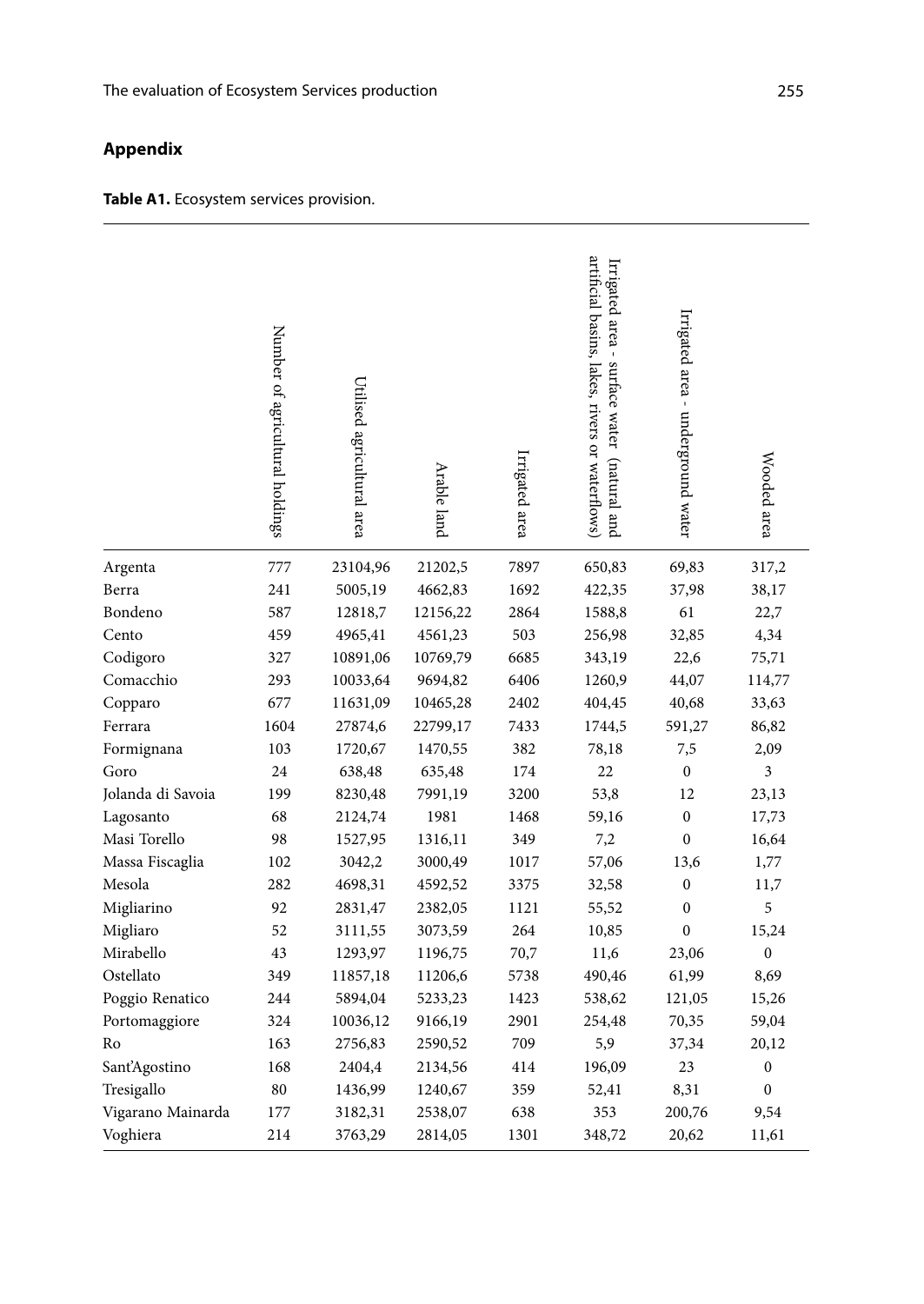|                   | Volume of irrigation water | (natural and artificial basins, lakes, rivers or<br>Volume of irrigation water - surface water<br>waterflows) | water in or near the tarm aqueduct, irrigation<br>Volume of irrigation water - underground<br>and restoration consortium | Organic agricultural area | Agricultural area of PDO and/or PGI farms | Visitors Arrivals |
|-------------------|----------------------------|---------------------------------------------------------------------------------------------------------------|--------------------------------------------------------------------------------------------------------------------------|---------------------------|-------------------------------------------|-------------------|
| Argenta           | 22219871,85                | 1842392,49                                                                                                    | 18277528,04                                                                                                              | 6542                      | 3169                                      | 5409              |
| Berra             | 8888067,05                 | 1295545,48                                                                                                    | 3634800,82                                                                                                               | $\boldsymbol{0}$          | 164                                       | 91                |
| Bondeno           | 8721393,28                 | 4753715,27                                                                                                    | 880400,95                                                                                                                | 100                       | 563                                       | 898               |
| Cento             | 1425067,73                 | 785070,95                                                                                                     | 108623,73                                                                                                                | 18,3                      | 56,5                                      | 11696             |
| Codigoro          | 43698065,67                | 1058176,82                                                                                                    | 40023575,57                                                                                                              | 1389                      | 426                                       | 3985              |
| Comacchio         | 18585945,8                 | 3681841,57                                                                                                    | 13115943,65                                                                                                              | 1140                      | 651                                       | 455142            |
| Copparo           | 10260339,76                | 1248347,74                                                                                                    | 3813132,4                                                                                                                | 143                       | 451                                       | 4889              |
| Ferrara           | 22737104,04                | 6201258,36                                                                                                    | 6654913,52                                                                                                               | 2535                      | 440                                       | 175549            |
| Formignana        | 1257376,39                 | 290371,02                                                                                                     | 529924,59                                                                                                                | 5,2                       | 18,7                                      | 88                |
| Goro              | 514795,61                  | 264000                                                                                                        | 236735,34                                                                                                                | $\boldsymbol{0}$          | $\boldsymbol{0}$                          | 465               |
| Jolanda di Savoia | 28055933,9                 | 138237,82                                                                                                     | 27293092,73                                                                                                              | 25,6                      | 3802                                      | 56                |
| Lagosanto         | 4133759,17                 | 141047,59                                                                                                     | 2738931,48                                                                                                               | $\boldsymbol{0}$          | 16,3                                      | 358               |
| Masi Torello      | 1019254,47                 | 23917,94                                                                                                      | 83147,47                                                                                                                 | 20,4                      | 129                                       | 124               |
| Massa Fiscaglia   | 3653570,09                 | 476962,64                                                                                                     | 2930395,31                                                                                                               | 552                       | $\boldsymbol{0}$                          | 88                |
| Mesola            | 8472806,43                 | 60708,87                                                                                                      | 7768578,41                                                                                                               | 29,5                      | 528                                       | 2944              |
| Migliarino        | 3917812,87                 | 94048,48                                                                                                      | 3562210,88                                                                                                               | 1126                      | 88,7                                      | 1025              |
| Migliaro          | 943095,47                  | 28136,22                                                                                                      | 914959,25                                                                                                                | 2187                      | $\boldsymbol{0}$                          | 88                |
| Mirabello         | 198455,23                  | 35615,66                                                                                                      | 100623,67                                                                                                                | $\boldsymbol{0}$          | $\mathbf{0}$                              | 88                |
| Ostellato         | 18812898,76                | 1416033,01                                                                                                    | 16451586,06                                                                                                              | 435                       | 28,1                                      | 5668              |
| Poggio Renatico   | 3957393,46                 | 1420865,38                                                                                                    | 2017315,88                                                                                                               | 6,2                       | 93,5                                      | 271               |
| Portomaggiore     | 8556809,49                 | 843795,16                                                                                                     | 6507314,36                                                                                                               | 316                       | 246                                       | 3328              |
| Ro                | 2460678,75                 | 21073,95                                                                                                      | 667629,1                                                                                                                 | 29,8                      | 11,9                                      | 97                |
| Sant'Agostino     | 1241949,89                 | 557231,38                                                                                                     | 572812,61                                                                                                                | 18,1                      | 14,3                                      | 792               |
| Tresigallo        | 1326476,31                 | 139231,6                                                                                                      | 171284,57                                                                                                                | 108                       | 85,3                                      | 1066              |
| Vigarano Mainarda | 1858061,51                 | 995519,79                                                                                                     | 228545,16                                                                                                                | 13,9                      | 41,9                                      | 2471              |
| Voghiera          | 4077942,32                 | 866873,9                                                                                                      | 161755,34                                                                                                                | 1,62                      | 863                                       | 258               |

**Table A1.** Ecosystem services provision (continued).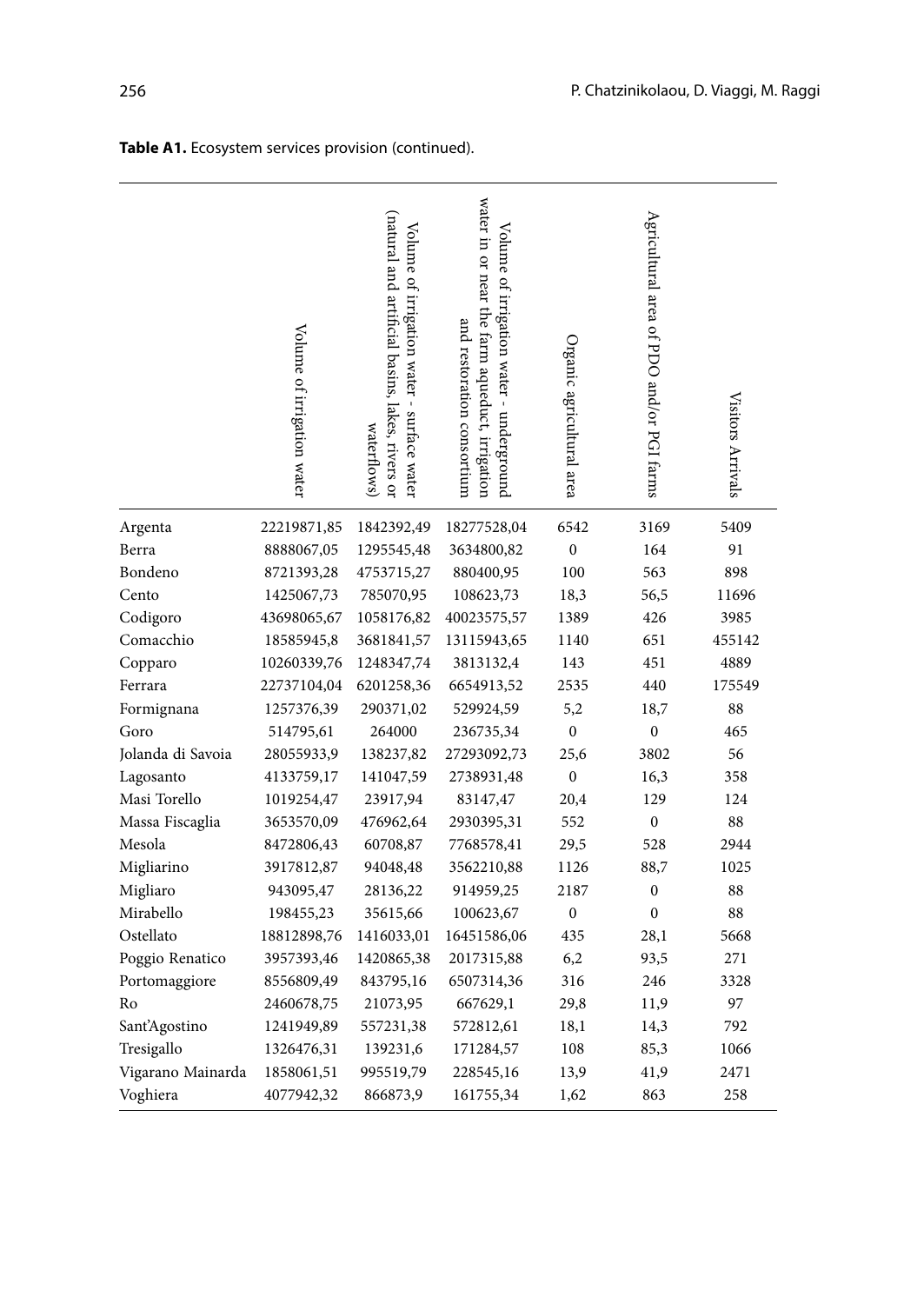## **Table A1.** Ecosystem services provision (continued).

|                   | Italian Visitors, Arrivals | Foreighners Visitors, Arrivals | Collective accommodation establishments | Hotels and similar establishments | Holiday and other short-stay accommodation,<br>camping grounds | Number of active enterprises (total) | Number of active enterprises in agriculture<br>(crop and animal production, | Number of active enterprises in accomodation<br>and food | Number of farms with other gainful activities<br>(agritourism, recreational and social<br>activities) |
|-------------------|----------------------------|--------------------------------|-----------------------------------------|-----------------------------------|----------------------------------------------------------------|--------------------------------------|-----------------------------------------------------------------------------|----------------------------------------------------------|-------------------------------------------------------------------------------------------------------|
| Argenta           | 4579                       | 830                            | 25                                      | 5                                 | 20                                                             | 1347                                 | 16                                                                          | 89                                                       | 80                                                                                                    |
| Berra             | 79                         | 12                             | $\boldsymbol{0}$                        | $\boldsymbol{0}$                  | $\boldsymbol{0}$                                               | 260                                  | 9                                                                           | 13                                                       | 14                                                                                                    |
| Bondeno           | 735                        | 163                            | 9                                       | $\overline{c}$                    | 7                                                              | 748                                  | 16                                                                          | 50                                                       | 19                                                                                                    |
| Cento             | 9101                       | 2595                           | 16                                      | 7                                 | 9                                                              | 2154                                 | 17                                                                          | 131                                                      | 15                                                                                                    |
| Codigoro          | 3244                       | 741                            | 14                                      | 5                                 | 9                                                              | 837                                  | 56                                                                          | 60                                                       | 22                                                                                                    |
| Comacchio         | 365022                     | 90120                          | 107                                     | 27                                | 80                                                             | 2545                                 | 289                                                                         | 393                                                      | 22                                                                                                    |
| Copparo           | 4152                       | 737                            | 10                                      | 3                                 | 7                                                              | 975                                  | 7                                                                           | 69                                                       | 27                                                                                                    |
| Ferrara           | 126404                     | 49145                          | 172                                     | 34                                | 138                                                            | 10860                                | 30                                                                          | 697                                                      | 64                                                                                                    |
| Formignana        | 78                         | 10                             | $\,1$                                   | $\boldsymbol{0}$                  | $\mathbf{1}$                                                   | 139                                  | 3                                                                           | 8                                                        | 6                                                                                                     |
| Goro              | 442                        | 23                             | 8                                       | $\overline{c}$                    | 6                                                              | 1197                                 | 1009                                                                        | 21                                                       | 5                                                                                                     |
| Jolanda di Savoia | 56                         | $\boldsymbol{0}$               | 3                                       | $\mathbf{0}$                      | 3                                                              | 130                                  | 6                                                                           | 13                                                       | 11                                                                                                    |
| Lagosanto         | 303                        | 55                             | 3                                       | $\mathbf{1}$                      | $\overline{c}$                                                 | 343                                  | 25                                                                          | 19                                                       | $\overline{\mathbf{4}}$                                                                               |
| Masi Torello      | 114                        | 10                             | 5                                       | $\boldsymbol{0}$                  | 5                                                              | 152                                  | $\boldsymbol{0}$                                                            | 10                                                       | 6                                                                                                     |
| Massa Fiscaglia   | 78                         | 10                             | $\mathbf{1}$                            | $\mathbf{0}$                      | $\mathbf{1}$                                                   | 194                                  | 7                                                                           | 15                                                       | 3                                                                                                     |
| Mesola            | 2542                       | 402                            | 10                                      | $\overline{\mathbf{4}}$           | 6                                                              | 604                                  | 163                                                                         | 34                                                       | 35                                                                                                    |
| Migliarino        | 929                        | 96                             | 7                                       | $\boldsymbol{0}$                  | 7                                                              | 266                                  | $\mathbf 1$                                                                 | 20                                                       | 9                                                                                                     |
| Migliaro          | 78                         | 10                             | $\overline{2}$                          | $\mathbf{0}$                      | $\overline{2}$                                                 | 116                                  | $\mathbf{1}$                                                                | 5                                                        | $\overline{c}$                                                                                        |
| Mirabello         | 78                         | 10                             | $\mathbf{1}$                            | $\boldsymbol{0}$                  | $\mathbf{1}$                                                   | 185                                  | $\overline{c}$                                                              | 11                                                       | $\overline{4}$                                                                                        |
| Ostellato         | 4788                       | 880                            | 10                                      | $\overline{c}$                    | 8                                                              | 363                                  | 10                                                                          | 27                                                       | 16                                                                                                    |
| Poggio Renatico   | 223                        | 48                             | 7                                       | $\,1$                             | 6                                                              | 488                                  | 5                                                                           | 27                                                       | 8                                                                                                     |
| Portomaggiore     | 2969                       | 359                            | 10                                      | $\mathbf{1}$                      | 9                                                              | 759                                  | 6                                                                           | 55                                                       | 30                                                                                                    |
| Ro                | 93                         | $\overline{4}$                 | $\overline{\mathbf{4}}$                 | $\mathbf{0}$                      | $\overline{4}$                                                 | 161                                  | $\overline{\mathbf{4}}$                                                     | 14                                                       | 12                                                                                                    |
| Sant'Agostino     | 633                        | 159                            | $\overline{4}$                          | 3                                 | 1                                                              | 386                                  | 1                                                                           | 28                                                       | 5                                                                                                     |
| Tresigallo        | 807                        | 259                            | 3                                       | $\overline{c}$                    | $\mathbf 1$                                                    | 268                                  | $\overline{c}$                                                              | 18                                                       | $\overline{4}$                                                                                        |
| Vigarano Mainarda | 1758                       | 713                            | 7                                       | 3                                 | $\overline{4}$                                                 | 390                                  | 4                                                                           | 28                                                       | 7                                                                                                     |
| Voghiera          | 206                        | 52                             | 3                                       | $\mathbf{0}$                      | 3                                                              | 273                                  | 5                                                                           | 15                                                       | 13                                                                                                    |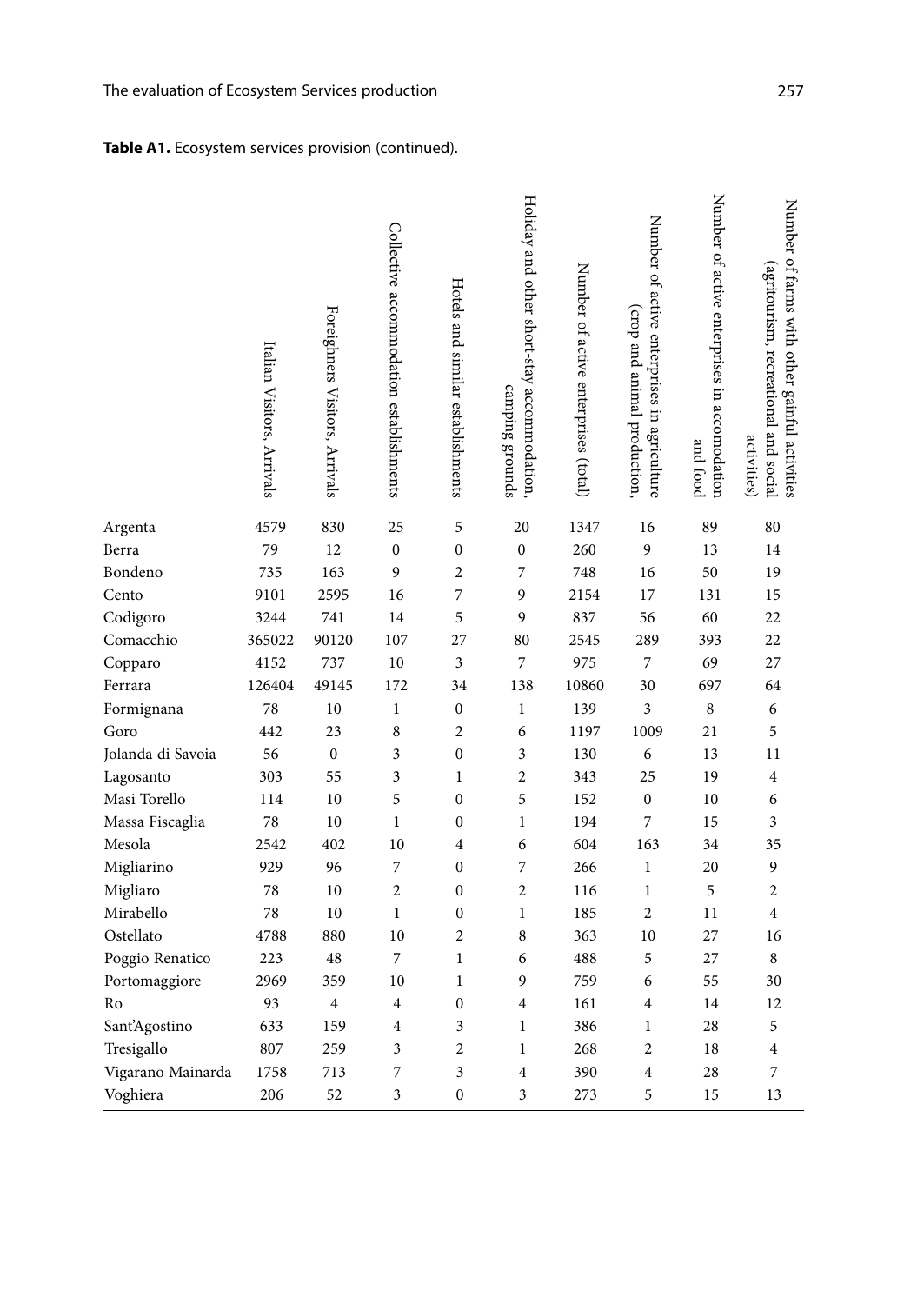**Table A2.** Evaluation matrix

|                 | K1     | K <sub>2</sub> | K3     | K4     | K5     | K6     | K7    | K8     | K9     | K10    | K11    |
|-----------------|--------|----------------|--------|--------|--------|--------|-------|--------|--------|--------|--------|
| X1              | 10,03% | 91,20%         | 91,77% | 12,99% | 8,24%  | 0,88%  | 1,37% | 9,62%  | 8,29%  | 82,26% | 28,31% |
| X <sub>2</sub>  | 3,11%  | 90,02%         | 93,16% | 2,78%  | 24,95% | 2,24%  | 0,76% | 3,85%  | 14,58% | 40,90% | 0,0%   |
| X <sub>3</sub>  | 7,58%  | 92,72%         | 94,83% | 4,71%  | 55,48% | 2,13%  | 0,18% | 3,78%  | 54,51% | 10,09% | 0,78%  |
| X4              | 5,92%  | 91,54%         | 91,86% | 0,83%  | 51,07% | 6,53%  | 0,09% | 0,62%  | 55,09% | 7,62%  | 0,37%  |
| X <sub>5</sub>  | 4,22%  | 91,36%         | 98,89% | 11,00% | 5,13%  | 0,34%  | 0,70% | 18,92% | 2,42%  | 91,59% | 12,76% |
| X6              | 3,78%  | 91,09%         | 96,62% | 10,54% | 19,68% | 0,69%  | 1,14% | 8,05%  | 19,81% | 70,57% | 11,36% |
| X7              | 8,74%  | 91,06%         | 89,98% | 3,95%  | 16,84% | 1,69%  | 0,29% | 4,44%  | 12,17% | 37,16% | 1,23%  |
| X8              | 20,70% | 91,12%         | 81,79% | 12,23% | 23,47% | 7,96%  | 0,31% | 9,84%  | 27,27% | 29,27% | 9,09%  |
| X9              | 1,33%  | 92,18%         | 85,46% | 0,63%  | 20,48% | 1,96%  | 0,12% | 0,54%  | 23,09% | 42,15% | 0,30%  |
| X10             | 0,31%  | 92,06%         | 99,53% | 0,29%  | 12,63% | 0,0%   | 0,47% | 0,22%  | 51,28% | 45,99% | 0,0%   |
| X11             | 2,57%  | 90,57%         | 97,09% | 5,26%  | 1,68%  | 0,37%  | 0,28% | 12,15% | 0,49%  | 97,28% | 0,31%  |
| X12             | 0,88%  | 92,51%         | 93,23% | 2,42%  | 4,03%  | 0,0%   | 0,83% | 1,79%  | 3,41%  | 66,26% | 0,0%   |
| X13             | 1,27%  | 92,73%         | 86,14% | 0,57%  | 2,07%  | 0,0%   | 1,09% | 0,44%  | 2,35%  | 8,16%  | 1,33%  |
| X14             | 1,32%  | 94,61%         | 98,63% | 1,67%  | 5,61%  | 1,34%  | 0,06% | 1,58%  | 13,05% | 80,21% | 18,15% |
| X15             | 3,64%  | 88,17%         | 97,75% | 5,55%  | 0,97%  | 0,0%   | 0,25% | 3,67%  | 0,72%  | 91,69% | 0,63%  |
| X16             | 1,19%  | 90,54%         | 84,13% | 1,84%  | 4,95%  | 0,0%   | 0,18% | 1,70%  | 2,40%  | 90,92% | 39,77% |
| X17             | 0,67%  | 92,68%         | 98,78% | 0,43%  | 4,11%  | 0,0%   | 0,49% | 0,41%  | 2,98%  | 97,02% | 70,27% |
| X18             | 0,56%  | 86,05%         | 92,49% | 0,12%  | 16,42% | 32,64% | 0,0%  | 0,09%  | 17,95% | 50,70% | 0,0%   |
| X19             | 4,50%  | 93,54%         | 94,51% | 9,44%  | 8,55%  | 1,08%  | 0,07% | 8,14%  | 7,53%  | 87,45% | 3,67%  |
| X <sub>20</sub> | 3,15%  | 92,84%         | 88,79% | 2,34%  | 37,85% | 8,51%  | 0,26% | 1,71%  | 35,90% | 50,98% | 0,11%  |
| X21             | 4,18%  | 92,09%         | 91,33% | 4,77%  | 8,77%  | 2,42%  | 0,59% | 3,70%  | 9,86%  | 76,05% | 3,15%  |
| X22             | 2,10%  | 92,93%         | 93,97% | 1,17%  | 0,83%  | 5,27%  | 0,73% | 1,07%  | 0,86%  | 27,13% | 1,08%  |
| X23             | 2,17%  | 90,23%         | 88,78% | 0,68%  | 47,32% | 5,55%  | 0,0%  | 0,54%  | 44,87% | 46,12% | 0,75%  |
| X24             | 1,03%  | 90,48%         | 86,34% | 0,59%  | 14,58% | 2,31%  | 0,0%  | 0,57%  | 10,50% | 12,91% | 7,49%  |
| X25             | 2,28%  | 90,62%         | 89,76% | 1,05%  | 55,31% | 31,46% | 0,30% | 0,80%  | 53,58% | 12,30% | 0,44%  |
| X26             | 2,76%  | 92,05%         | 84,78% | 12,99% | 26,81% | 1,59%  | 0,31% | 9,62%  | 21,26% | 3,97%  | 0,04%  |